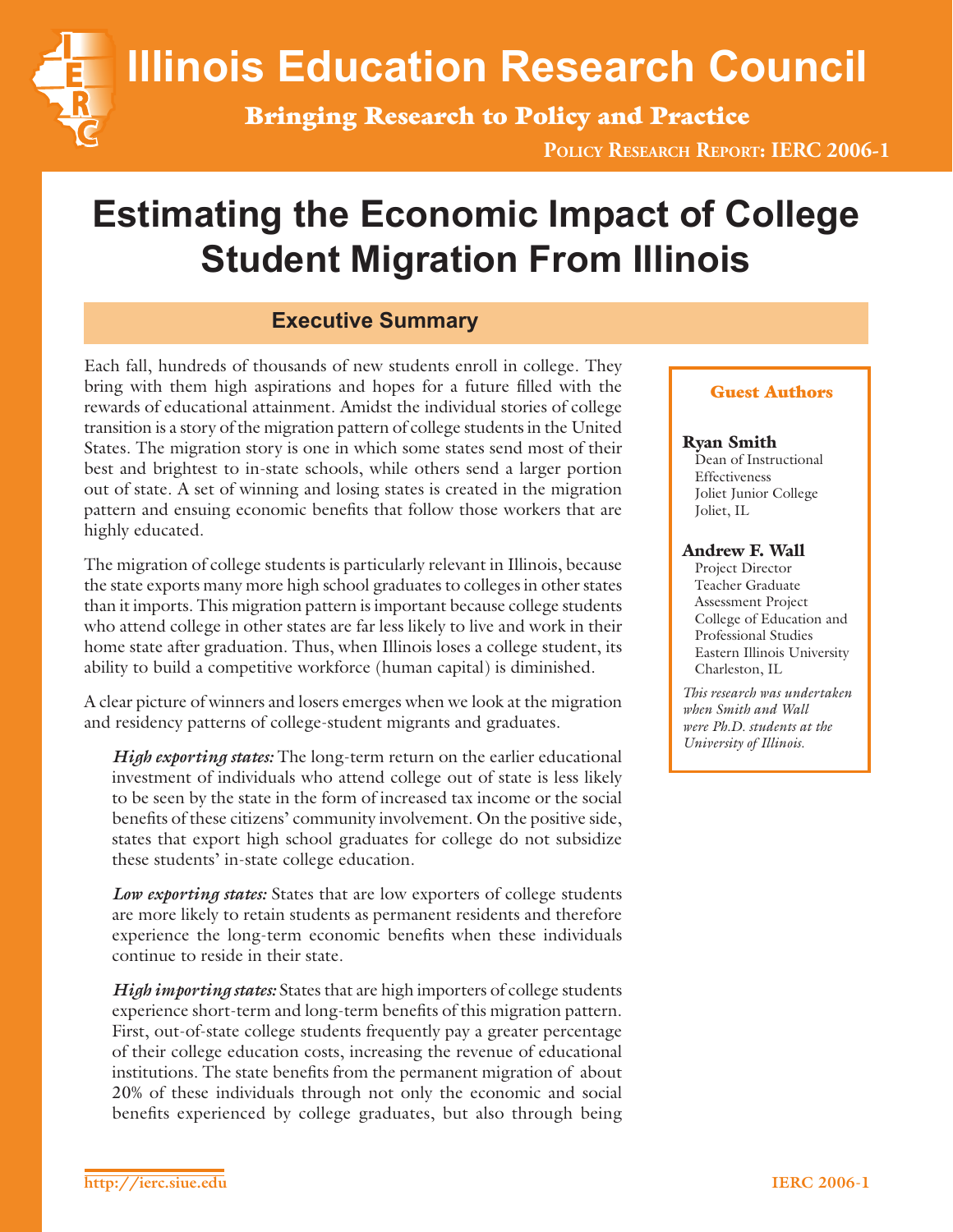absolved of the costs of educating the individual in elementary and secondary school.

*Low importing states:* There is no benefit to being a low importer state.

#### **ILLINOIS STUDENT MIGRATION**

States that export more college students than they import will fail to capture the economic and non-economic benefits of a highly educated society. Since as early as the 1960s, Illinois has been just such a state, ranking as the second highest net negative exporter (high exporter, low importer) of college students in the United States. During the 1990s, between 18,000 and 22,000 first-time, full-time college students from Illinois migrated annually to colleges in other states. While the state exports many students for college, it imports relatively few college students. Today, Illinois is one of only six states with net out-migration rates for college students and graduates.

#### *Institutional Destination*

Of the top 50 institutional destinations in Fall 2000, 29 are located in states adjacent to Illinois. Four institutions dominate, and three of them are public universities—the University of Iowa (1,098 Illinois students), Purdue University (728) and Indiana University (609)—while Marquette University is a private institution (534). It is interesting to note that 29% of the University of Iowa's freshman class is from Illinois, as is 32% of Marquette's freshman class. The most prominent type of college in the top 50 is the public research university—institutions with large enrollments and prominent athletic programs—often in surrounding Midwestern states.

Another type of institution also merits mention, although it is not represented among the top 50. In Fall 2000, 1,025 Illinois residents migrated to 68 Historically Black Colleges and Universities (HBCUs) (out of a total of 21,217 college student migrants).

#### *State Destination*

Three states each attract more than 2,000 Illinois freshmen (Indiana, Iowa and Wisconsin), and another two (Missouri and Michigan) enroll more than 1,000 each. Together, these states enroll almost half (48%) of Illinois' migrant college students.

Migration to private institutions outside of the immediate border states is largely concentrated in the Northeast and California, while migration to public institutions is more spread out, with Illinois residents attending public institutions in Colorado, Arizona, Kansas, and other Western and Southeastern states.

The net change in the stock of college graduates living in Illinois due to college student migration based on Fall 2000 migration is estimated to be -4,304.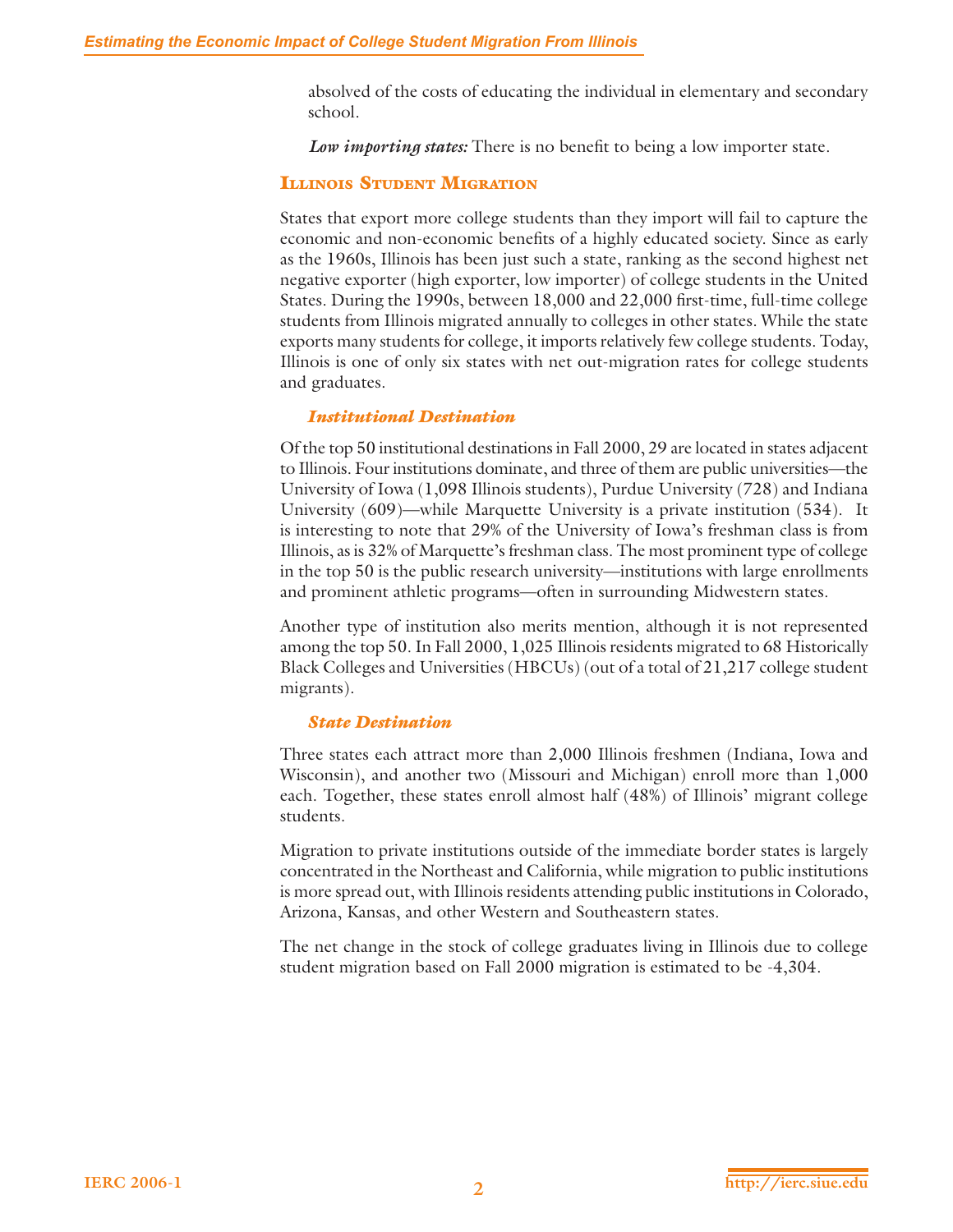# **ESTIMATING THE ECONOMIC IMPACT OF ILLINOIS STUDENT MIGRATION**

In this study, we define "economic impact" of college student migration as the net long-term gain or loss of tax revenues to Illinois when college students leave the state and do not return to work in the state after graduation, off-set by the gain in tax revenues from in-migrants who stay in Illinois to work.\*

College graduates can expect to earn more than \$1.4 million over the course of their lifetimes than a high school graduate. Multiplying the estimated lost state income and sales tax revenues by the net number of lost graduates shows that Illinois will lose about \$700 million in tax revenues over the lifetime of Fall 2000 college migrants.

## **POLICY CONSIDERATIONS**

State governments hope that the investments they make in education will not only serve to benefit the individual, but also society. In the modern economy where human capital is central to economic development, investments in education are investments in ensuring the state a highly skilled labor force. States that receive large numbers of college-student and college-graduate immigrants are going to be better prepared and more economically competitive than those states that lose college students. Conversely, states that lose large numbers of college students to other states may be less prepared for future economic growth, particularly if the students they lose tend to be their best and brightest.

The results of this study demonstrate that the state of Illinois experiences significant economic losses from college student migration. When a state such as Illinois loses a significant number of students through migration to attend out-of-state colleges, the state must hope to recoup its education investment in three ways: 1) return migration, 2) college student immigrants from other states, or 3) college graduate immigrants from other states. These efforts could focus on retaining college-bound students at in-state colleges and universities, attracting non-resident students, and creating a favorable environment for college graduate migrants.

## *Policy Consideration One: Mission Differentiation*

Illinois could consider initiatives that aim to decrease the number of high school graduates leaving the state to attend college. A primary approach in this case is college and university mission differentiation. Loss of students to bordering public research universities suggests students from Illinois might be looking for a particular collegiate experience that is unavailable in their native state. Illinois also loses many students to selective, small liberal arts public institutions. Public universities in Illinois could differentiate their missions to better address the desires of students for either a public research university or a small public liberal arts institution. Migrants do not seem to be price sensitive, and Illinois could consider funding mission differentiation costs with higher tuition, while at the same time facilitating the enrollment of low-income students with need-based financial aid.

<sup>\*</sup> The approached used in this study utilizes a method devised by Kangas (1996).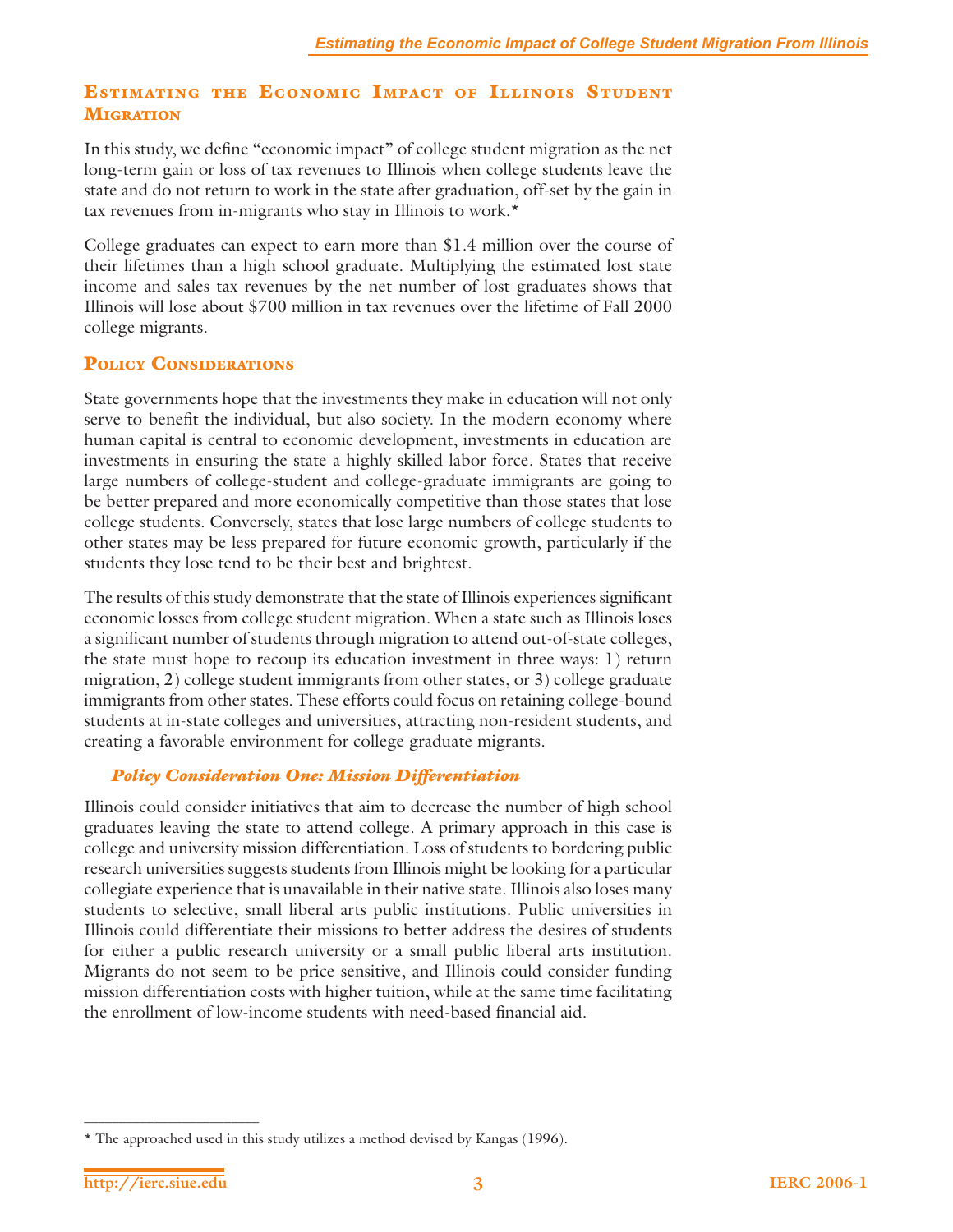#### *Policy Consideration Two: Incentives to Retain Students*

Illinois could consider financial aid incentives, such as student-loan forgiveness programs, tuition tax credits, or even state-wide system reorganization for mission differentiation targeted at retaining the best and brightest Illinois high school graduates.

#### *Policy Consideration Three: Incentives to Attract Students*

Illinois imports a very low number of college students from other states. By attracting more out-of-state students, Illinois has the potential to increase the number of college graduates who live in the state at little to no cost. Tuition reciprocity agreements, while unlikely to decrease college student migration, could perhaps increase college student immigration. Mission differentiation can also be a specific strategy to attract out-of-state students into Illinois.

#### *Policy Consideration Four: Incentives for College Graduates*

Illinois could attempt to maximize its investment in education by providing incentives for college graduates to reside in Illinois.

## *Policy Consideration Five: Develop a Tracking System*

A statewide system that tracks high school graduates, college enrollment, college graduation and post-college placement should be implemented as data systems are developed. Analysts could use data from such a system to inform the state with high precision as to the economic benefits of the educational investment being made by state government in higher education. Now, more than ever, there is a need to clearly and precisely articulate the benefits of investment in higher education.

## **FINAL COMMENT**

What is clear from estimating the economic impact of student migration from Illinois is that state policies surrounding societal investments in education should consider the impact of migration on the pool of skilled and intellectual labor within its borders. As Mortensen (2002) states, "a priori, we would expect state economic welfare to be related to statewide measures of educational attainment of each state's adult population." Debates on the merits of investing in education must include discussions of the exceptional rate of return which education has had for economic growth and its prospects to best maximize investment into the future.

Suggested citation: Smith, Ryan & Wall, Andrrew R. (2006). *Estimating the economic impact of college student migration from Illinois* (IERC 2006-1). Edwardsville, IL: Illinois Education Research Council.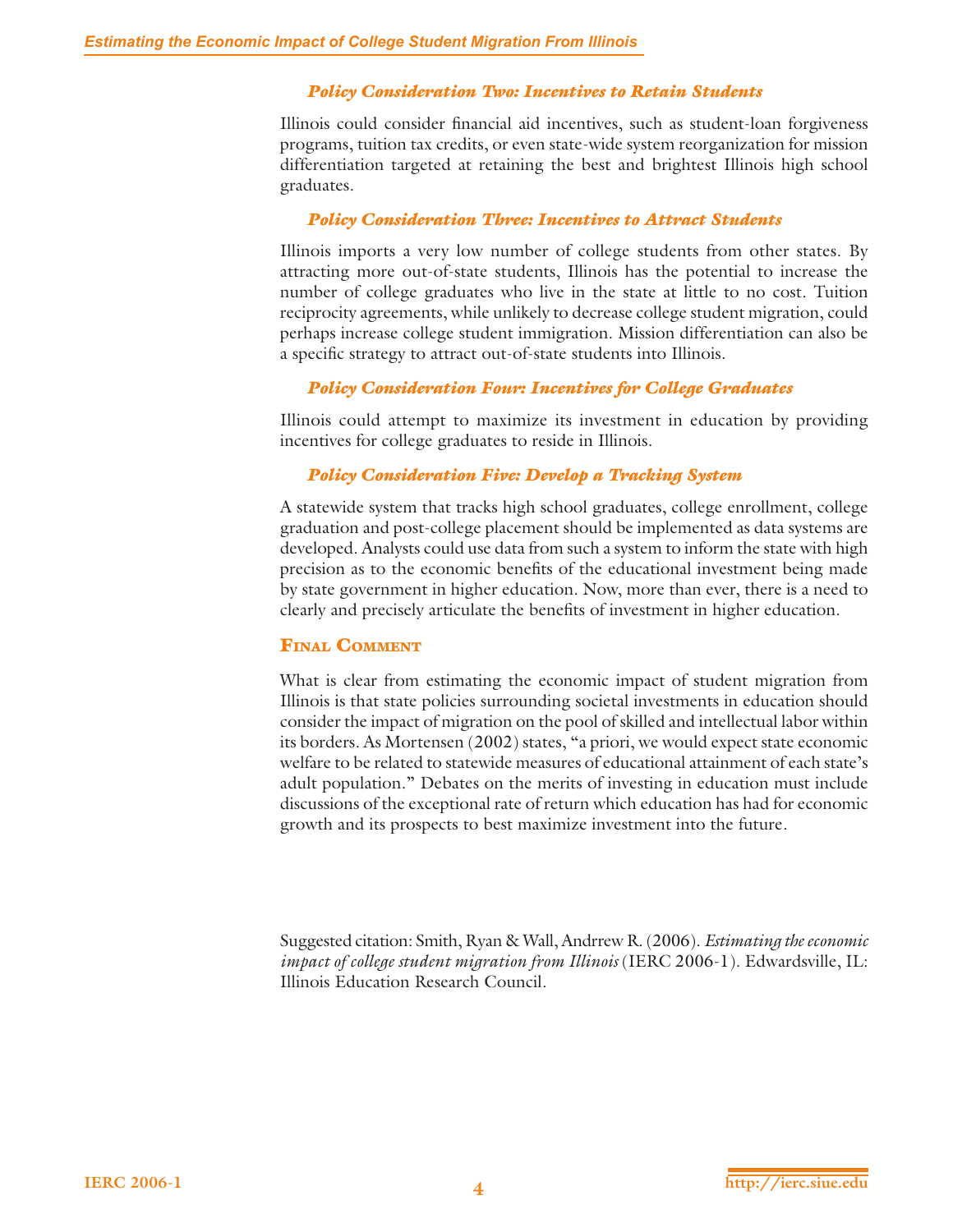# **Introduction**

Each fall, hundreds of thousands of new students enroll in college. They bring with them high aspirations and hopes for a future filled with the rewards of educational attainment. Amidst the individual stories of college transition is a story of the migration pattern of college students in the United States. The migration story is one in which some states send most of their best and brightest to in-state schools, while others send a larger portion out of state. A set of winning and losing states is created in the migration pattern and ensuing economic benefits that follow those workers that are highly educated.

The migration of college students is particularly relevant in Illinois, because the state exports many more high school graduates to colleges in other states than it imports. This migration pattern is important because college students who attend college in other states are far less likely to live and work in their home state after graduation. Thus, when Illinois loses a college student, its ability to build a competitive workforce (human capital) is diminished.

**Human capital** is an economic term referring to the skilled labor of individuals developed through investments to education. The loss of human capital can be directly quantified as lost tax revenues.<sup>1</sup> This paper addresses the following issues:

- $\triangleright$  Why human capital is important to state economic vitality
- $\triangleright$  Why the migration of college students is an important policy issue
- $\triangleright$  How college-student migration plays out in Illinois
- $\triangleright$  The total estimated economic impact—defined here as lost state taxes—of the out-of-state migration of Illinois high school graduates for college

# **Conceptualizing the Economics of College-Student Migration**

# **Human Capital and State Economic Interests**

In the modern economy, prosperity is facilitated by growth and development largely based on the skill and knowledge of workers, or human capital. While the wealth of states once depended upon physical capital—operationalized in manufacturing and agriculture—today's economy is more reliant on information and services. Investments made in education are one of the central ways that states engage in the development of the human capital needed for a 21st century economy.

Research demonstrates that funding for education is the most equitable and efficient method for developing human capital. The rate of return, or funds returned to

*The rate of return for state investments in education is about 13%.*

<sup>1</sup> Human capital losses also have an impact on the ability of states and localities to attract businesses that are seeking a well-educated workforce. As the economy moves from a reliance on industrial production to a reliance on services and technology, the importance of a college-educated workforce becomes even more important. In this paper, we do not attempt to estimate the impact of these losses to Illinois, even though they could, in fact, exceed the tax-revenue losses that we calculate here.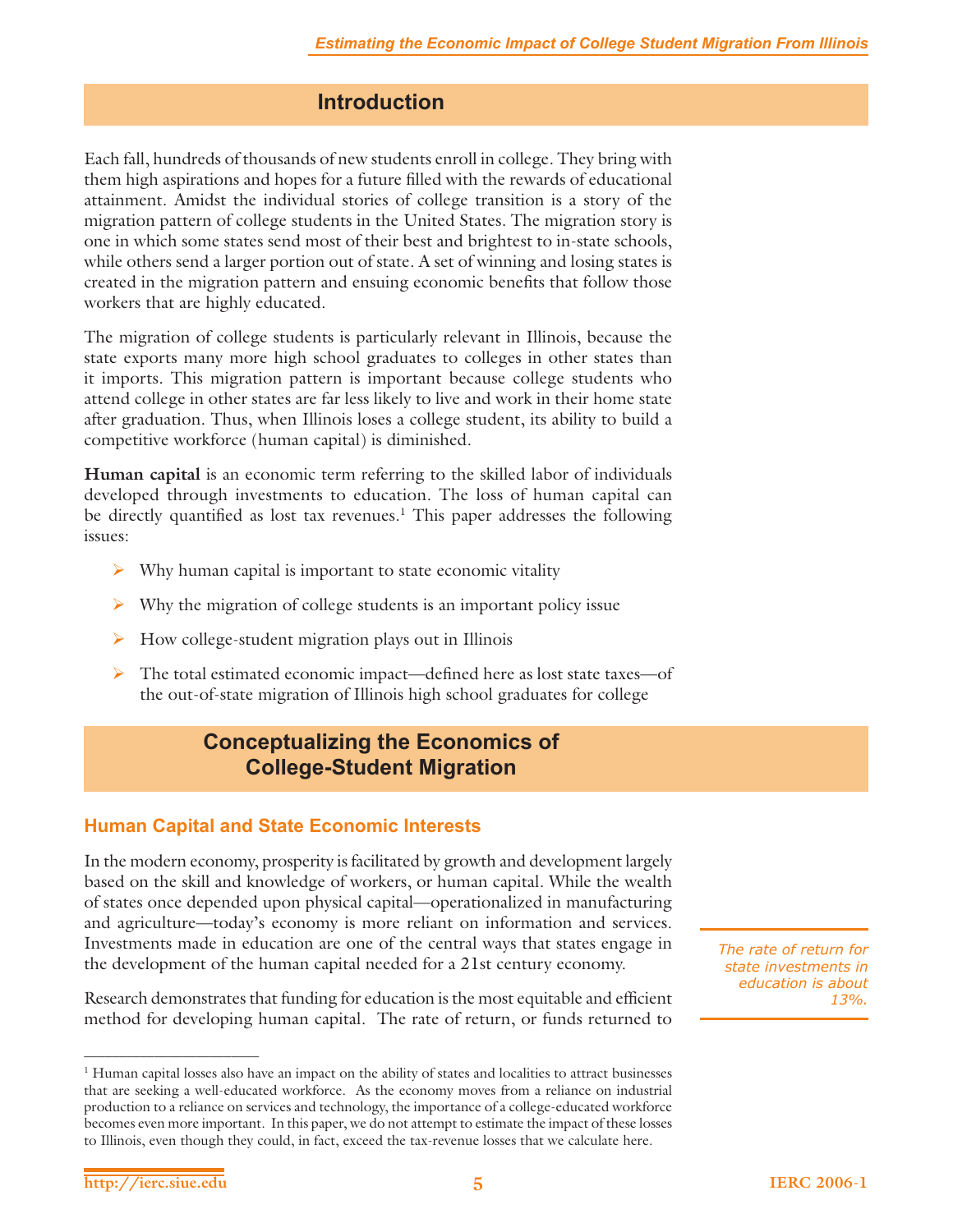the state for their investment in education, is around 13% each year—outpacing, for example, the historical 7% return on investments in the stock market in the United States (Siegel, 1998).

A variety of social and economic benefits are associated with higher education, including increased earnings, higher civic engagement, and less reliance on costly state programs, such as correctional facilities and public aid. Prominent for states considering investments in education is that increased personal income for college-educated professionals translates into increased tax revenue for the state. It is estimated that a college-educated individual will, on average, earn 1.4 million more dollars in their lifetime than a non-college educated individual. This increased income translates into both increased income- and sales-tax revenue. This tax revenue increases states' abilities to support their infrastructures—including roads, education, health care and public safety. Thus, a state benefits economically from the human capital of a highly educated work force.

# **In-State and Out-Of-State Enrollment for College**

As policymakers become increasingly concerned with returns on investments made in education, college student migration patterns also become an important policy consideration for a state. Migration matters because students who enroll out-ofstate for college are far less likely than those who remain in state for college to make their permanent professional home in the state where they graduated from high school. About 50% of individuals who migrate to another state for college will reside in their home state upon graduation, compared to about 80% of those graduating from college in state (Adelman, 2004; Perry, 2001). Additionally, about 20% of students who migrate to another state to attend college will establish residency in that state upon graduation. Figures 1 and 2 use national data from the Baccalaureate and Beyond (B&B) and National Education Longitudinal Study (NELS) surveys to show the migration and residency patterns of college student migrants and graduates.

#### **Figure 1.**





**State of Residence Following College Graduation**

<sup>2</sup> Adapted from Adelman (2004) and Perry (2001).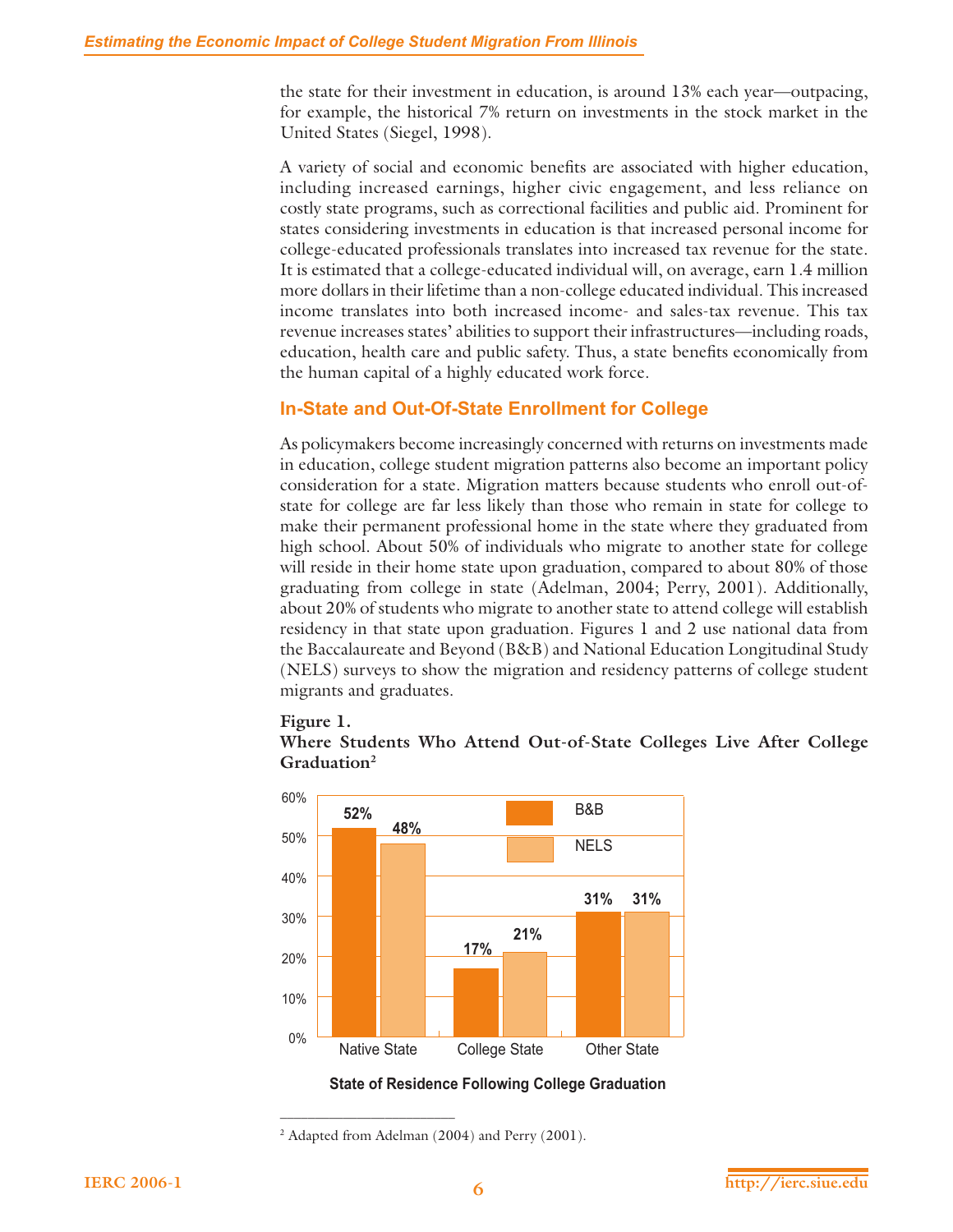## **Figure 2. Where Students Who Attend In-State Colleges Live After College Graduation3**



**State of Residence Following College Graduation**

# **State-to-State Migration for College as a Policy Issue**

A clear picture of winners and losers emerges when we look at the migration and residency patterns of college-student migrants and graduates.

**High exporting states:** The long-term return on the educational investment of individuals who attend college out of state is less likely to be seen by the state in the form of increased tax income or the social benefits of these citizens' community involvement. On the positive side, states that export high school graduates for college do not subsidize these students' in-state college education.

**Low exporting states:** States that are low exporters of college students are more likely to retain students as permanent residents and therefore experience the long-term economic benefits when these individuals continue to reside in their state.

**High importing states:** States that are high importers of college students experience short-term and long-term benefits of this migration pattern. First, out-of-state college students frequently pay a greater percentage of their college education costs, increasing the revenue of educational institutions. Second, approximately 20% of out-of-state college students can be expected to become permanent residents of the state. The state benefits from the permanent migration of these individuals through not only the economic and social benefits experienced by college graduates, but also through being absolved of the costs of educating the individual in elementary and secondary school.

Low importing states: There is no benefit to being a low importer state.

<sup>3</sup> Adapted from Adelman (2004) and Perry(2001).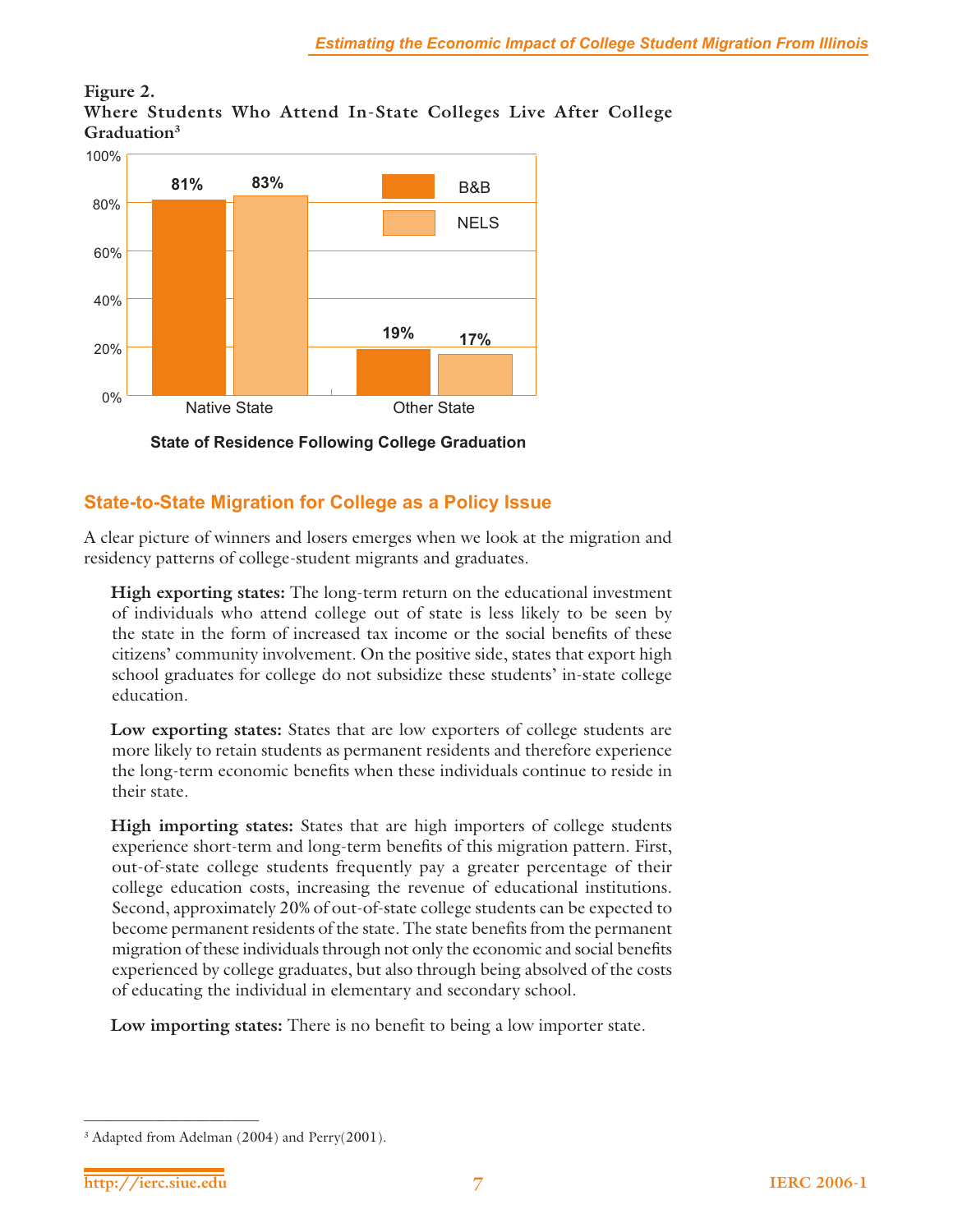#### *Estimating the Economic Impact of College Student Migration From Illinois*

*States that export more college students than they import will fail to capture the economic and noneconomic benefits of a highly educated society.*

Combining exportation and importation levels creates a matrix that portrays the risks and benefits experienced by different state migration trends (Figure 3). States that export more college students than they import will fail to capture the economic and non-economic benefits of a highly educated society.

- States that are *high exporters and importers of students (Box 1)* experience a strong short term benefit because they do not provide a state-subsidized college education for a higher proportion of its own residents, while out-ofstate students pay out-of-state tuition for their college education. However, they are not maximizing the earlier investment made to educate students who leave the state for college, and have fewer college-graduated residents in the long run.
- States that are *low exporters and high importers of students (Box 2)* appear to optimize the short- and long-term benefits of migration patterns. Having imported students pay greater portions of their college education costs (about 20% of whom will remain in state after graduation), while also retaining in-state students (about 80% of whom likely to be long term residents), leads to increased tax revenue and lower social costs to the state.
- On the flip side, *those states that are high exporters and low importers (Box*) *3)* are unlikely to maximize either their short- or long-term educational investment. With primarily in-state students in their colleges and universities, the state is investing heavily in their in-state students, without experiencing the benefit to their colleges and universities of out-of-state tuition-paying students. With a large number of students departing the state for college, it is likely that only half of these students will return to add their human capital to their home state labor force.
- Those states with *low import and export of students (Box 4)* are likely to retain the long term benefits of their investment in student education, but simultaneously the state bears the burden of subsidizing the college education cost of a primarily in-state college population.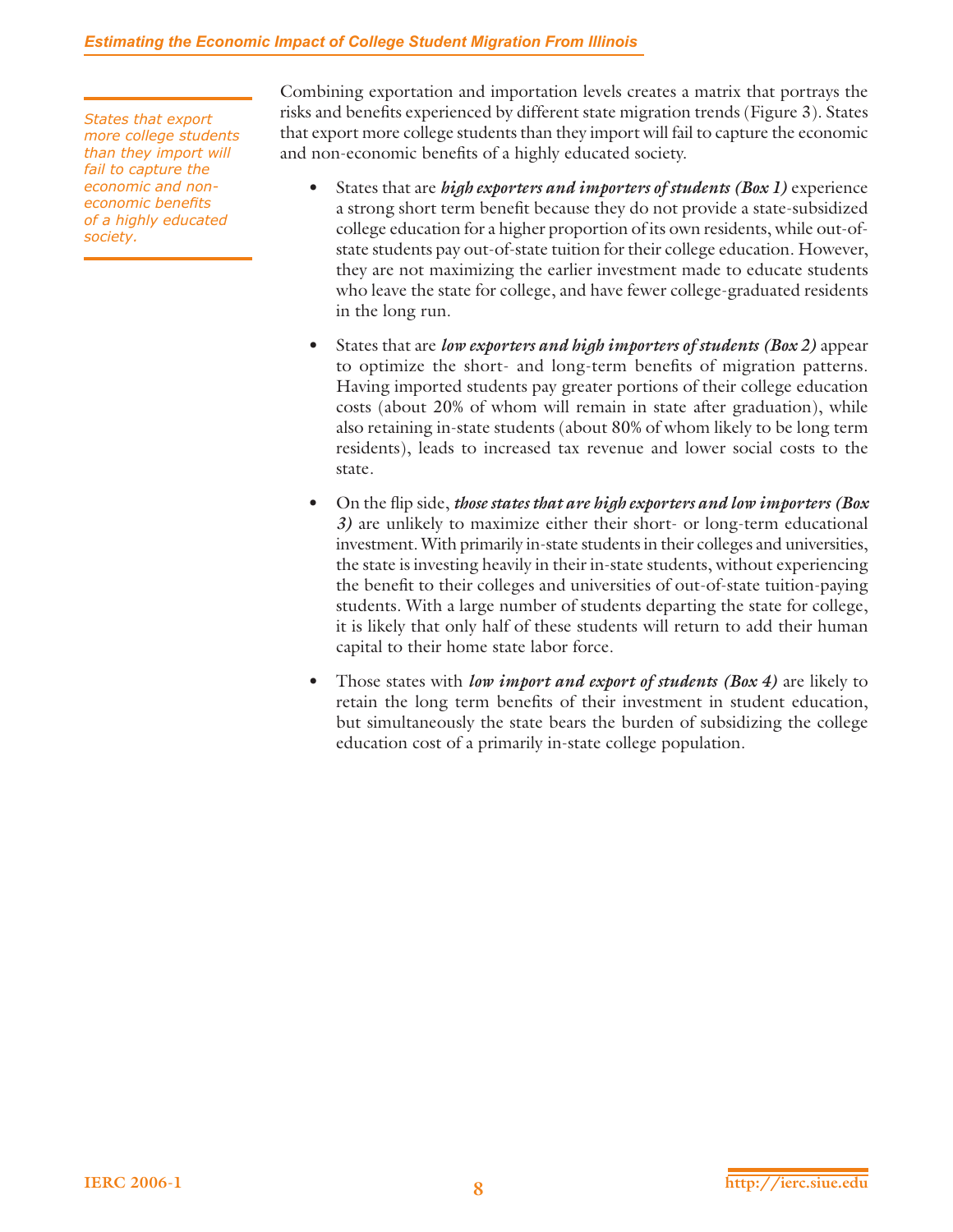## **Figure 3. Typology of the Potential Economic Impact of College Student Migration**

|          | <b>High Exporter</b>                                                                                 | <b>Low Exporter</b>                                                                                            |  |  |
|----------|------------------------------------------------------------------------------------------------------|----------------------------------------------------------------------------------------------------------------|--|--|
| High     | Box 1                                                                                                | Box 2                                                                                                          |  |  |
| Importer | Students lost to migration are<br>replaced by imported students.                                     | Students lost to migration are more<br>than replaced by imported students.                                     |  |  |
|          | <b>Short-term benefit:</b> imported college<br>students pay more of their college<br>costs.          | Short-term benefit: imported<br>students pay more of their college<br>costs.                                   |  |  |
|          | Long-term harm: exported and<br>imported students are less likely to<br>stay as permanent residents. | Long-term benefit: state is likely<br>to gain well-educated individuals as<br>permanent residents.             |  |  |
|          |                                                                                                      | <b>Optimal for maximizing educational</b><br>investment.                                                       |  |  |
| l ow     | Box 3                                                                                                | Box 4                                                                                                          |  |  |
| Importer | State loses significant number of<br>students.                                                       | Little student movement from state to<br>state.                                                                |  |  |
|          | <b>Short-term benefit:</b> little benefit in<br>imported students paying greater                     | <b>Short-term benefit: I ittle</b><br>capitalization on imported students.                                     |  |  |
|          | portion of college costs.                                                                            | Long-term benefit: Post graduation,                                                                            |  |  |
|          | Long-term harm: permanent loss<br>of exported students as skilled<br>workforce.                      | a high percentage of students can<br>be expected to remain as permanent<br>residents, maximizing investment in |  |  |
|          | Worst case for maximizing<br>educational investments in human<br>capital.                            | education.                                                                                                     |  |  |

# **Illinois Student Migration**

Since as early as the 1960s, Illinois has been the second highest net negative exporter (high exporter, low importer) of college students in the United States (American Association of Collegiate Registars & Admissions Officers, 1960). During the 1990s, between 18,000 and 22,000 first-time, full-time college students from Illinois migrated annually to colleges in other states (Smith & Wall, 2004). While the state exports many students for college, it imports relatively few college students (see Table 1). Today, Illinois is one of only six states with net out-migration rates for college students and graduates (Presley, 2003).

Nearly 50% of all Illinois college-student migrants enroll at four-year public colleges and universities, much higher than the national average of about 33% (NCES, 2004). The remainder enroll in private institutions, two-year colleges, or forprofit institutions. Fall 2000 college-student migration rates are shown in Table 1.4 Why Illinois students disproportionately enroll in out-of-state public colleges and universities is a question for further analysis, but identification of this pattern points to how Illinois may be losing important human capital.

<sup>4</sup> Some out-migrating Illinois students may subsequently transfer into an in-state institution. The IERC's study of the Class of 2002 shows that the net in- and out-migration of Illinois residents after they start college is balanced (Gong & Presley, (2006) forthcoming). So for analysis purposes, it is satisfactory to treat first-year enrollments as capturing the pattern of migration for Illinois residents.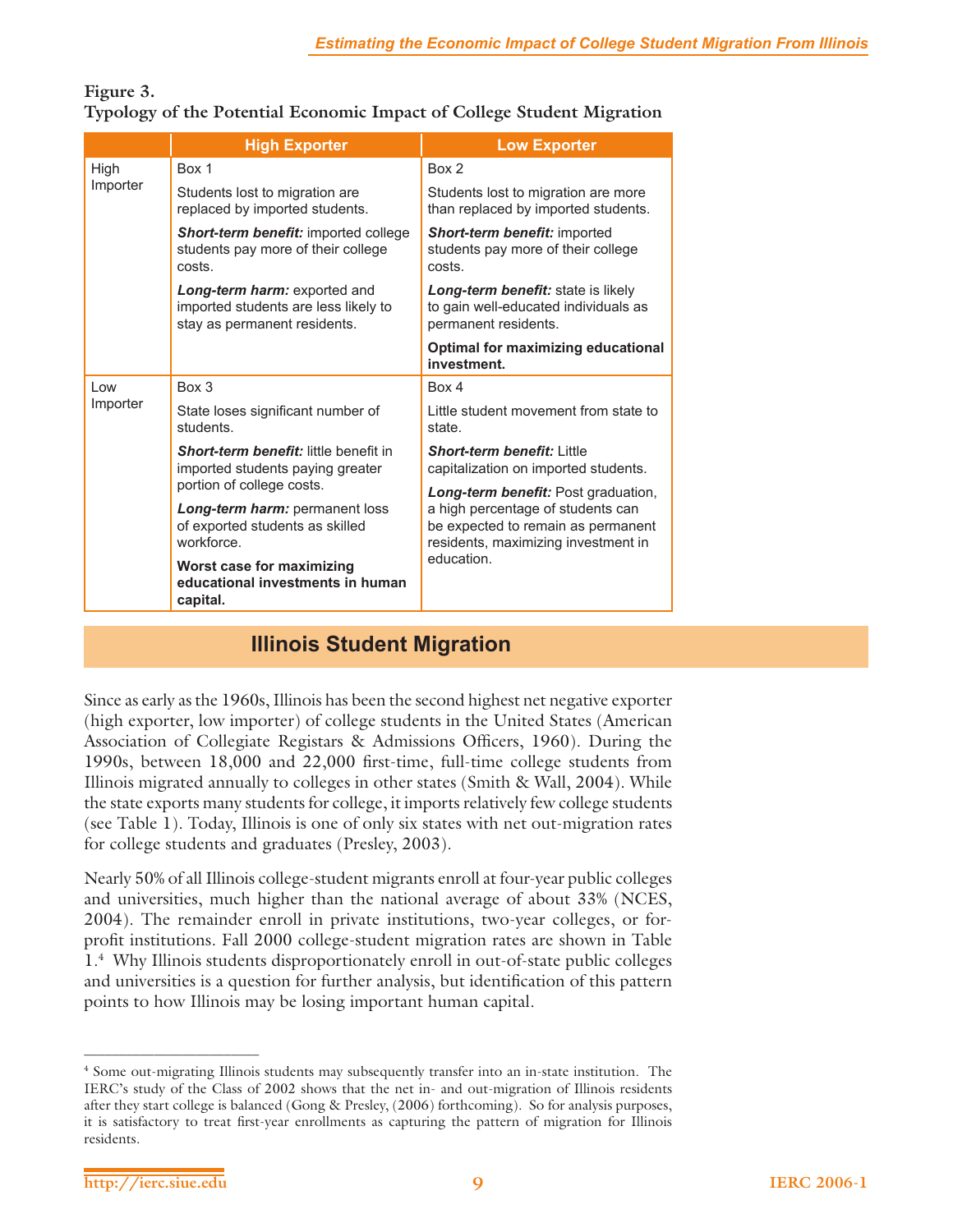| <b>Institutional</b>                                            | Number of           | Number of Students Migrating Into and Out of<br><b>Illinois</b> |                     |                      |  |  |
|-----------------------------------------------------------------|---------------------|-----------------------------------------------------------------|---------------------|----------------------|--|--|
| <b>Type</b>                                                     | <b>Institutions</b> | <b>Migration Out</b>                                            | <b>Migration In</b> | <b>Net Migration</b> |  |  |
| 4-Year Private                                                  | 632                 | 8,913                                                           | 6,164               | $-2,749$             |  |  |
| 4-Year Public                                                   | 337                 | 9,180                                                           | 1,221               | $-7,959$             |  |  |
| 2-Year Private                                                  | 23                  | 288                                                             | 15                  | $-273$               |  |  |
| 2-Year Public                                                   | 184                 | 1,494                                                           | 855                 | $-639$               |  |  |
| For-Profit                                                      | 148                 | 1,342                                                           | 1,148               | $-194$               |  |  |
| Total                                                           | 1,324               | 21,217                                                          | 9,403               | $-11,814$            |  |  |
| Source: Integrated Postsecondary Education Data System (IPEDS). |                     |                                                                 |                     |                      |  |  |

# **Table 1. Illinois Migration of College Students by Sector, Fall 2000**

*Note.* Migration of first-time, first-year college students only.

Table 2 shows the top 50 institutional destinations for Illinois college-student migrants. Twenty nine (29) are located in states adjacent to Illinois. Four institutions dominate, and three of them are public universities—the University of Iowa (1,098), Purdue University (728), Indiana University (609) and Marquette University (a private institution, 534). It is interesting to note that 29% of the University of Iowa's freshman class is from Illinois, as is 32% of Marquette's freshman class.

The most prominent type of college in the top 50 is the public research university institutions with large enrollments and prominent athletic programs—often in surrounding Midwestern states. Ten of these institutions—the Universities of Indiana, Iowa, Purdue, Iowa State, Missouri, Kansas, Colorado, Arizona State, Michigan State, and Ohio State—enrolled 24% of Illinois four-year migrants in Fall 2000. Other public institutions in the top 50 are small Midwestern liberal arts institutions like Truman State, Miami, Ball State, Northern Michigan, Murray State, and Grand Valley State Universities.

Illinois migrants generally attend three types of private institutions. The first type is border private institutions where enrollment is largely local. Another type of institution is the selective private institution that is also close to the Illinois border, but whose enrollment is nationally based. The third type of institution is the selective, private liberal arts institution whose enrollment base is likely to be regional.

Another type of institution also merits mention, although none are represented among the top 50. In Fall 2000, 1,025 Illinois residents migrated to 68 Historically Black Colleges and Universities (HBCUs) out of a total of 21,217 college student migrants (data not shown). The states that received the most Illinois migrants attending HBCUs were Mississippi (166), Alabama (122), Georgia (114), Tennessee (99), and Louisiana (95).

*Four institutions dominate, and three of them are public universities—the University of Iowa (1,098); Purdue University (728); Indiana University (609); and Marquette University (a private institution, 534).*

*The most prominent type of college in the top 50 is the public research university with large enrollments and prominent athletic programs—often in surrounding Midwestern states.*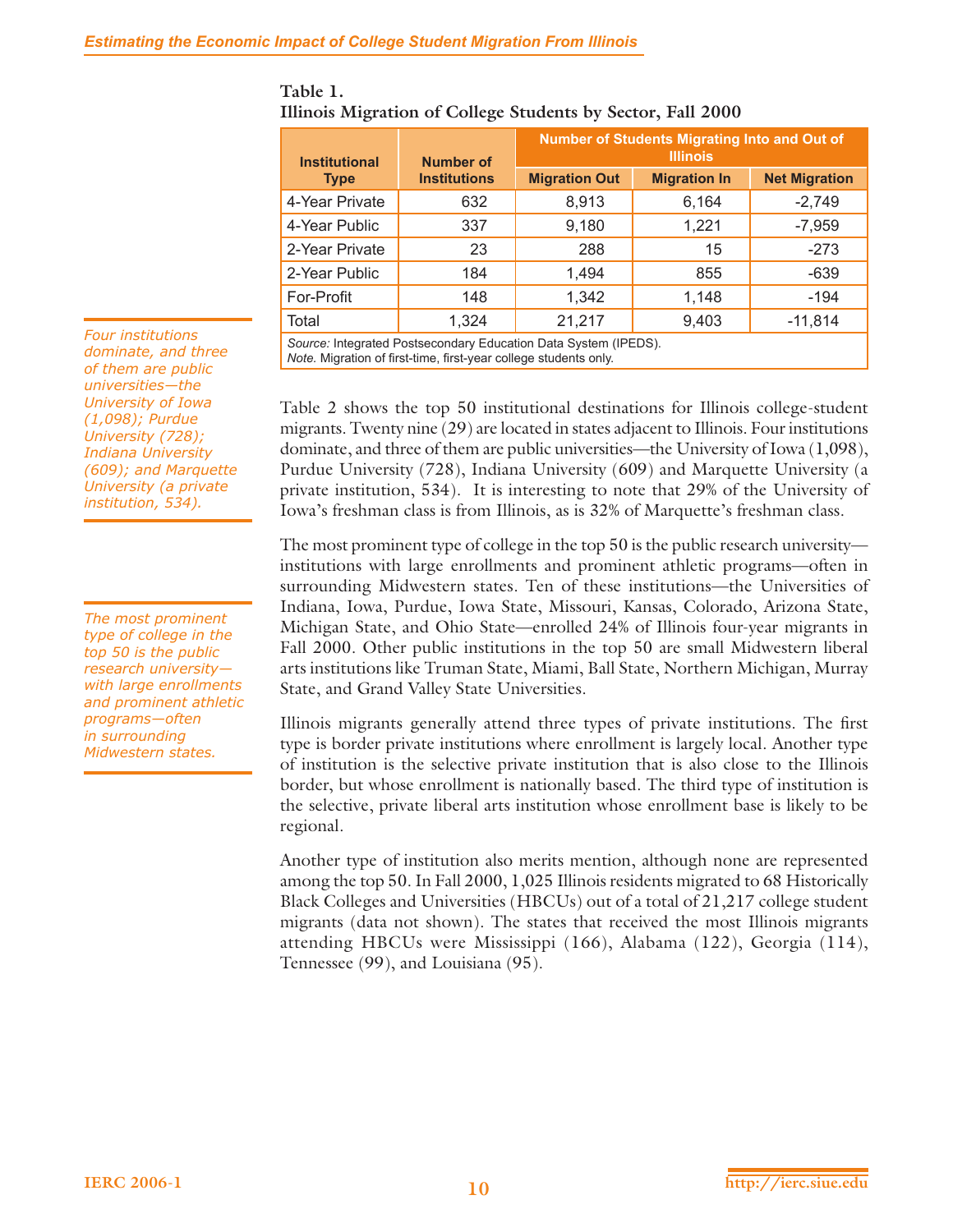# **Table 2. Top 50 Institutional Destinations for Illinois College Student Migrants, Fall 2000**

|                                      |                    |               | # IL Residents   | % of Total First Year<br><b>Students Who Are Illinois</b> |
|--------------------------------------|--------------------|---------------|------------------|-----------------------------------------------------------|
| <b>Institution</b>                   | <b>Location</b>    | <b>Sector</b> | <b>Enrolling</b> | <b>Residents</b>                                          |
| University of Iowa                   | Iowa City, IA      | Public        | 1,098            | 29%                                                       |
| <b>Purdue University</b>             | West Lafayette, IN | Public        | 728              | 11%                                                       |
| Indiana University                   | Bloomington, IN    | Public        | 609              | 9%                                                        |
| Marquette University                 | Milwaukee, WI      | Private       | 534              | 32%                                                       |
| St. Louis University                 | St. Louis, MO      | Private       | 322              | 23%                                                       |
| Iowa State University                | Ames, IA           | Public        | 312              | 7%                                                        |
| University of Missouri               | Columbia, MO       | Public        | 272              | 6%                                                        |
| University of Michigan               | Ann Arbor, MI      | Public        | 244              | 5%                                                        |
| Carthage College                     | Kenosha, WI        | Private       | 241              | 47%                                                       |
| <b>Arizona State University</b>      | Tempe, AZ          | Public        | 214              | 4%                                                        |
| University of Notre Dame             | Notre Dame, IN     | Private       | 201              | 10%                                                       |
| Miami University                     | Oxford, OH         | Public        | 195              | 6%                                                        |
| Valparaiso University                | Valparaiso, IN     | Private       | 194              | 26%                                                       |
| University of Kansas                 | Lawrence, KS       | Public        | 189              | 4%                                                        |
| University of Colorado               | Boulder, CO        | <b>Public</b> | 187              | 4%                                                        |
| Western Michigan University          | Kalamazoo, MI      | Public        | 186              | 4%                                                        |
| Michigan State University            | East Lansing, MI   | Public        | 178              | 3%                                                        |
| Washington University                | St. Louis, MO      | Private       | 177              | 12%                                                       |
| <b>Truman State University</b>       | Kirksville, MO     | Public        | 176              | 13%                                                       |
| St. Ambrose University               | Davenport, IA      | Private       | 154              | 42%                                                       |
| Southeast Missouri State University  | Cape Girardeau, MO | Public        | 153              | 10%                                                       |
| University of Dayton                 | Dayton, OH         | Private       | 150              | 8%                                                        |
| Loras College                        | Dubuque, IA        | Private       | 146              | 38%                                                       |
| Northern Michigan University         | Marquette, MI      | Public        | 135              | 8%                                                        |
| <b>University of Arizona</b>         | Tucson, AZ         | Public        | 128              | 2%                                                        |
| University of Wisconsin              | Whitewater, WI     | Public        | 124              | 6%                                                        |
| <b>Butler University</b>             | Indianpolis, IN    | Private       | 123              | 14%                                                       |
| St. Norbert College                  | De Pere, WI        | Private       | 123              | 22%                                                       |
| Winona State University              | Winona, MN         | Private       | 117              | 8%                                                        |
| <b>Murray State University</b>       | Murray, KY         | Public        | 106              | 8%                                                        |
| <b>Drake University</b>              | Des Moines, IA     | Private       | 99               | 16%                                                       |
| <b>Ball State University</b>         | Muncie, IN         | Public        | 96               | 3%                                                        |
| Indiana State University             | Terre Haute, IN    | Public        | 91               | 4%                                                        |
| <b>Ohio State University</b>         | Columbus, OH       | Public        | 88               | 2%                                                        |
| Milwaukee School of Engineering      | Milwaukee, WI      | Private       | 88               | 17%                                                       |
| <b>Taylor University</b>             | Upland, IN         | Private       | 83               | 17%                                                       |
| Calvin College                       | Grand Rapids, MI   | Private       | 79               | 8%                                                        |
| New York University                  | New York, NY       | Private       | 79               | 2%                                                        |
| Vanderbilt University                | Nashville, TN      | Private       | 79               | 5%                                                        |
| <b>Howard University</b>             | Washington, DC     | Private       | 75               | 5%                                                        |
| Carroll College                      | Waukesha, WI       | Private       | 75               | 15%                                                       |
| <b>Grand Valley State University</b> | Allendale, MN      | Public        | 72               | 3%                                                        |
| <b>Beloit College</b>                | Beloit, WI         | Private       | 72               | 24%                                                       |
| <b>Boston University</b>             | Boston, MA         | Private       | 70               | 2%                                                        |
| St. Louis College of Pharmacy        | St. Louis, MO      | Private       | 70               | 48%                                                       |
| University of Wisconsin              | Parkside, WI       | Public        | 67               | 8%                                                        |
| University of Southern California    | Los Angeles, CA    | Private       | 66               | 2%                                                        |
| <b>Clark Atlanta University</b>      | Atlanta, GA        | Private       | 66               | 6%                                                        |
| <b>Culver Stockton College</b>       | Canton, MO         | Private       | 66               | 31%                                                       |
| Tennessee State University           | Nashville, TN      | Public        | 65               | 5%                                                        |

Enrollment refers to firsttime, first-year students from Illinois.

*Note:*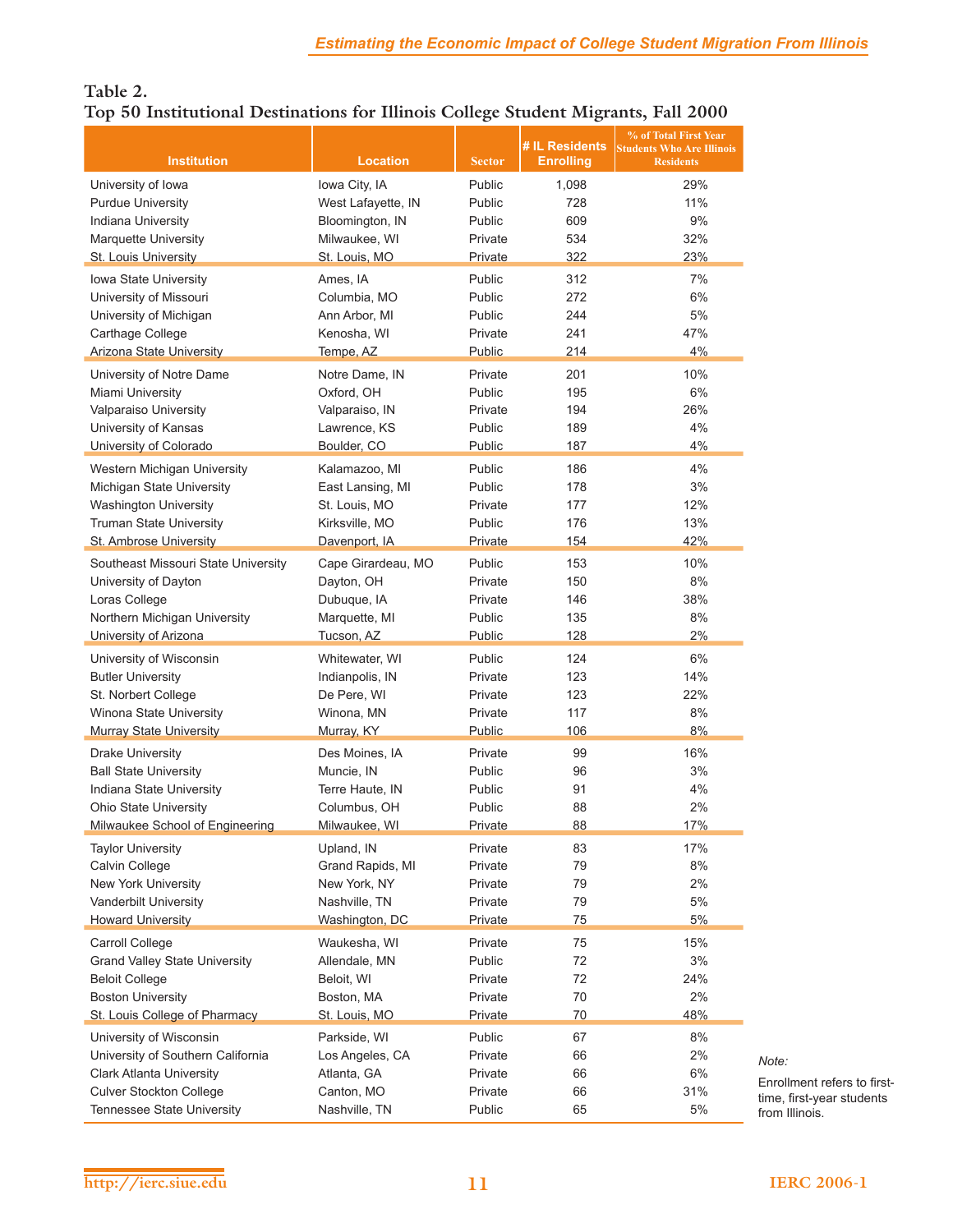#### *Estimating the Economic Impact of College Student Migration From Illinois*

*Three states each attract more than 2,000 Illinois students (Indiana, Iowa and Wisconsin), and another two (Missouri and Michigan) enroll more than 1,000 each. Together, these states enroll almost half (48%) of Illinois' migrant college students.*

While college student migration rates by institution are interesting, it is also useful to know to which states students migrate. Table 3 shows the top 18 states to which Illinois college students migrate. Three states each attract more than 2,000 Illinois students (Indiana, Iowa and Wisconsin), and another two (Missouri and Michigan) enroll more than 1,000 each. Together, these states enroll almost half (48%) of Illinois' migrant college students. Illinois exports more college students than it imports to all but three states (California (+115), Texas (+89) and Maryland  $(+37)$ ).

Iowa, Indiana, Michigan, Colorado, Arizona, Kentucky, and Kansas import more Illinois residents into their public sector than their private sector. On the other hand, among the top 18 states, Wisconsin, Missouri, New York, Massachusetts, Florida, Minnesota, Pennsylvania, and California import relatively more Illinois residents into their four-year private sector.

Several patterns emerge when we look at the geography of migration. Migration to private institutions outside of the immediate border states is largely concentrated in the Northeast and California, while migration to public institutions is more spread out, with Illinois residents attending public institutions in Colorado, Arizona, Kansas, and other Western and Southeastern states.

#### **Table 3.**

| In- and Out-Migration of College Students To and From Top 18 States, and by |  |  |
|-----------------------------------------------------------------------------|--|--|
| Sector, Fall 2000                                                           |  |  |

|               | <b>All Four-Year</b> |       | <b>Four-Year Public</b> |       |     | <b>Four-Year Private</b> |       |     |            |
|---------------|----------------------|-------|-------------------------|-------|-----|--------------------------|-------|-----|------------|
| <b>State</b>  | Out                  | $\ln$ | <b>Net</b>              | Out   | In  | <b>Net</b>               | Out   | In  | <b>Net</b> |
| Indiana       | 2,680                | 642   | $-2,038$                | 1,619 | 51  | $-1,568$                 | 1,061 | 591 | $-470$     |
| lowa          | 2,330                | 319   | $-2,011$                | 1,461 | 88  | $-1,373$                 | 869   | 231 | $-638$     |
| Wisconsin     | 2,280                | 526   | $-1,754$                | 881   | 64  | $-817$                   | 1,399 | 462 | $-937$     |
| Missouri      | 1,734                | 735   | $-999$                  | 794   | 295 | -499                     | 940   | 440 | $-500$     |
| Michigan      | 1,206                | 599   | $-607$                  | 921   | 36  | $-885$                   | 285   | 563 | 278        |
| Ohio          | 826                  | 502   | $-324$                  | 402   | 68  | $-334$                   | 424   | 434 | 10         |
| New York      | 546                  | 341   | $-205$                  | 95    | 33  | $-62$                    | 451   | 308 | $-143$     |
| Colorado      | 462                  | 145   | $-317$                  | 357   | 12  | $-345$                   | 105   | 133 | 28         |
| Minnesota     | 456                  | 315   | $-141$                  | 185   | 29  | $-156$                   | 271   | 286 | 15         |
| Massachusetts | 431                  | 145   | $-286$                  | 13    | 13  | $\mathbf{0}$             | 418   | 132 | $-286$     |
| Florida       | 418                  | 281   | $-137$                  | 168   | 54  | $-114$                   | 250   | 227 | $-23$      |
| Arizona       | 379                  | 77    | $-302$                  | 372   | 13  | $-359$                   | 7     | 64  | 57         |
| California    | 365                  | 480   | 115                     | 95    | 75  | $-20$                    | 270   | 405 | 135        |
| Tennessee     | 336                  | 95    | $-241$                  | 114   | 21  | $-93$                    | 222   | 74  | $-148$     |
| Pennsylvania  | 268                  | 196   | $-72$                   | 52    | 20  | $-32$                    | 216   | 176 | $-40$      |
| Kentucky      | 249                  | 120   | $-129$                  | 205   | 24  | $-181$                   | 44    | 96  | 52         |
| Georgia       | 238                  | 86    | $-152$                  | 42    | 16  | $-26$                    | 196   | 70  | $-126$     |
| Kansas        | 228                  | 104   | $-124$                  | 209   | 21  | $-188$                   | 19    | 83  | 64         |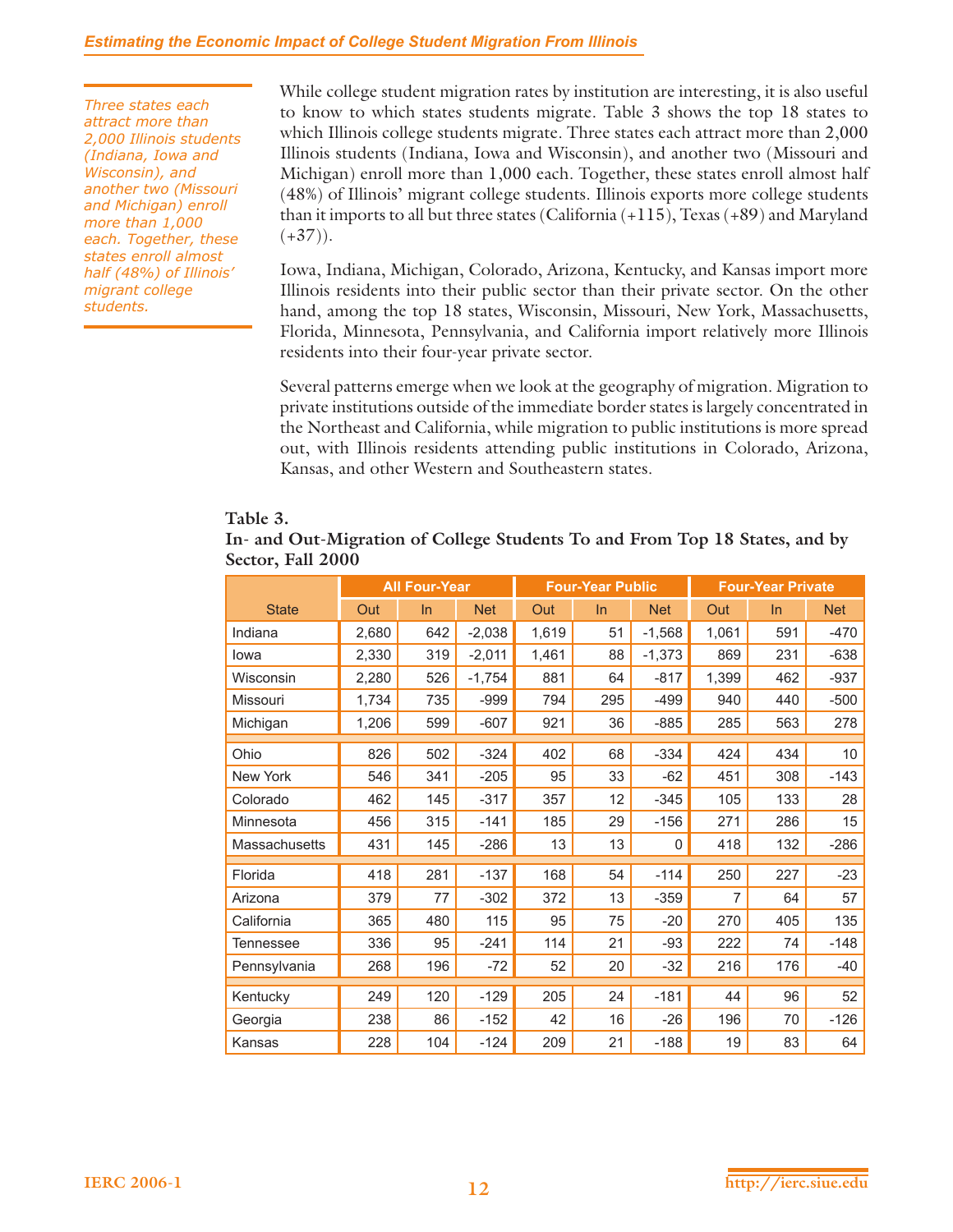# **Estimating the Economic Impact of Illinois Student Migration**

Following an approach devised by Kangas (1996), we define "economic impact" as the net long-term gain or loss of tax revenues to Illinois when college students leave the state and do not return to work in the state after graduation, off-set by the gain in tax revenues from in-migrants who stay in Illinois to work. We start by estimating the numbers of out-migrants and in-migrants who return or remain in Illinois after college (Table 4). We then calculate the increase in income that college graduates can expect to earn over their lifetime, in comparison to high school graduates (Table 5). Finally, we estimate the net long-term loss of tax revenues to Illinois related to the net loss to Illinois' stock of college graduates (Table 6).

*Step 1: Estimating the change in the net annual stock of Illinois college graduates due to migration for college (Table 4).* 18,093 students left Illinois for college in 2000. The IERC is following the Illinois Class of 2002, and has found that by the third year of enrollment, 90% of starters in four-year institutions, both in-state and out-of-state are still enrolled somewhere. We, therefore, discount student migration by 10% to account for this leakage in the pipeline.

Nationally, about 48% of college student migrants return to their native state following graduation from an out-of-state college (Adelman, 2004). Thus, we estimate that 7,816 college student out-migrants from Illinois in Fall 2000 will return to Illinois with a degree and establish residency. If they had stayed in state for college, about 83% of students would remain in state after graduation (Perry, 2001). So we could have expected 13,516 of the 16,284 graduates who actually went out-of-state to have remained in Illinois after college if they had instead enrolled in state. The difference between the estimated number of college student migrants who return to Illinois following graduation and the number who would have resided in Illinois had they attended an in-state college is estimated to be  $-5,700$  annually. We finally discount this number by the  $21\%$  of the  $7,385$  college students who migrated into Illinois for college and can be expected to gain a degree and remain,

#### **Table 4.**

| Estimated Stock of College Graduates Living in Illinois Due to College |        |
|------------------------------------------------------------------------|--------|
| <b>Student Migration in Fall 2000</b>                                  |        |
|                                                                        | ี # ດf |

|                                                                                                                                                       | # от<br><b>Migrants</b> |
|-------------------------------------------------------------------------------------------------------------------------------------------------------|-------------------------|
| Actual number of college students leaving Illinois                                                                                                    | 18,093                  |
| Estimated number completing a bachelor's degree                                                                                                       | 16,284                  |
| Estimated number who will return to Illinois following graduation                                                                                     | 7,816                   |
| Estimated number of migrants who would have resided in Illinois had<br>they attended an Illinois institution                                          | 13,516                  |
| Net loss due to college student migration                                                                                                             | $-5,700$                |
| Estimated number of out-of-state college residents who attended Illinois<br>institutions and will continue residency in Illinois following graduation | 1,396                   |
| Net annual stock of college graduates living in Illinois due to college<br>student migration                                                          | $-4,304$                |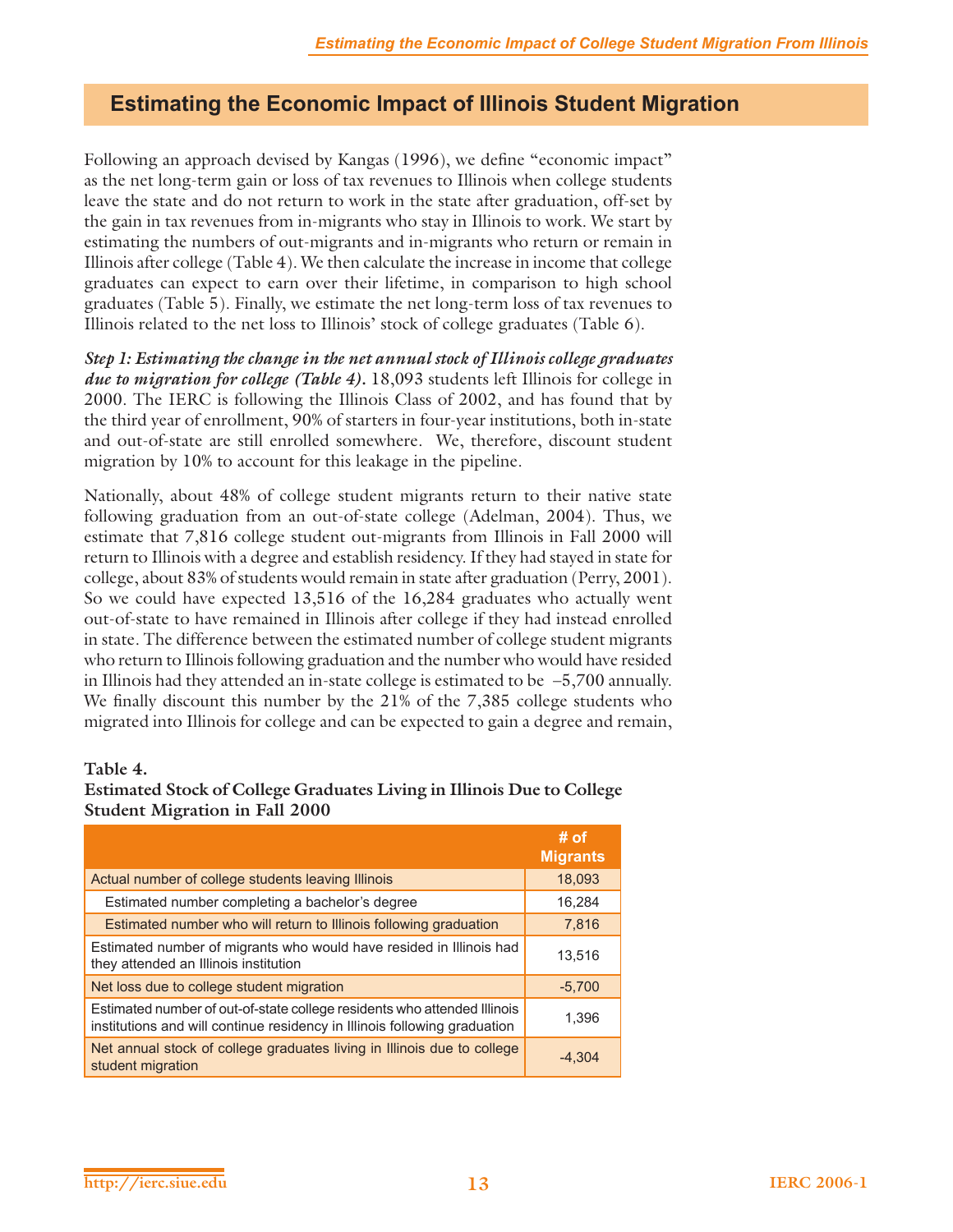or 1,396 college graduates (Perry, 2001). The net change in the stock of college graduates living in Illinois due to college student migration is -4,304.

*Step 2: The Annual Income Premium for College Graduates (Table 5).* College graduates have higher earnings than high school graduates. We call this difference the "Net Educational Premium" (NEP). Average income by age and education level is shown in Table 5 (U.S. Census Bureau, 2004). College graduates can expect to earn more than \$1.4 million more over the course of their lifetimes than a high school graduate.

#### **Table 5. Net Educational Premium, 2000**

| Age       | <b>High School</b><br><b>Graduate</b> | <b>College</b><br><b>Graduate</b> | <b>Annual</b><br><b>Premium</b> | <b>Cumulative</b><br><b>Premium</b> |
|-----------|---------------------------------------|-----------------------------------|---------------------------------|-------------------------------------|
| $18 - 21$ | \$14,824                              | \$0                               | $-$14,824$                      | $-$ \$59,296                        |
| $22 - 24$ | 14,824                                | 23,930                            | 9,106                           | 27,318                              |
| $25 - 29$ | 23,329                                | 39,649                            | 16,320                          | 81,600                              |
| $30 - 34$ | 26,669                                | 49,217                            | 22,548                          | 112,740                             |
| $35 - 39$ | 28,138                                | 61,745                            | 33,607                          | 168,035                             |
| $40 - 44$ | 29,806                                | 62,922                            | 33,116                          | 165,580                             |
| $45 - 49$ | 30,357                                | 64,577                            | 34,220                          | 171,100                             |
| $50 - 54$ | 30,399                                | 62,592                            | 32,193                          | 160,965                             |
| $55 - 59$ | 30,953                                | 67,728                            | 36,775                          | 183,875                             |
| $60 - 64$ | 27,531                                | 62,936                            | 35,405                          | 177,025                             |
| $65 - 69$ | 19,241                                | 48,815                            | 29,574                          | 147,870                             |
| $70 - 74$ | 16,947                                | 40,110                            | 23,163                          | 115,815                             |
| Total     |                                       |                                   |                                 | \$1,452.627                         |

*Step 3: Estimating the economic impact (tax-revenue loss) on Illinois of college student migration (Table 6).* Illinois loses not only state income taxes when college graduates locate out of state, but it also loses the state income taxes on those who would have been employed in the state to support the increased consumption of these people. In addition it loses state sales tax on commodities that these graduates would have generated if they had been state residents.

- *Table 6, Row 1.* We begin this estimate of lost tax revenues with the Net Educational Premium—the amount of additional income accruing to college graduates over their lifetimes—that we obtained in Step 2. The state loses income tax of 3% on this additional income per graduate.
- *Table 6, Row 2.* The state also loses income tax from the people who would have been employed to provide services and commodities to these graduates —the induced state income tax. This is a more complicated estimation that requires us first to calculate the multiplier effect that occurs when spending in one area or sector results in increased income and consumption in others, and then estimate the lost income taxes that suppliers would have paid to the

*College graduates can expect to earn more than \$1.4 million more over the course of their lifetimes than a high school graduate.*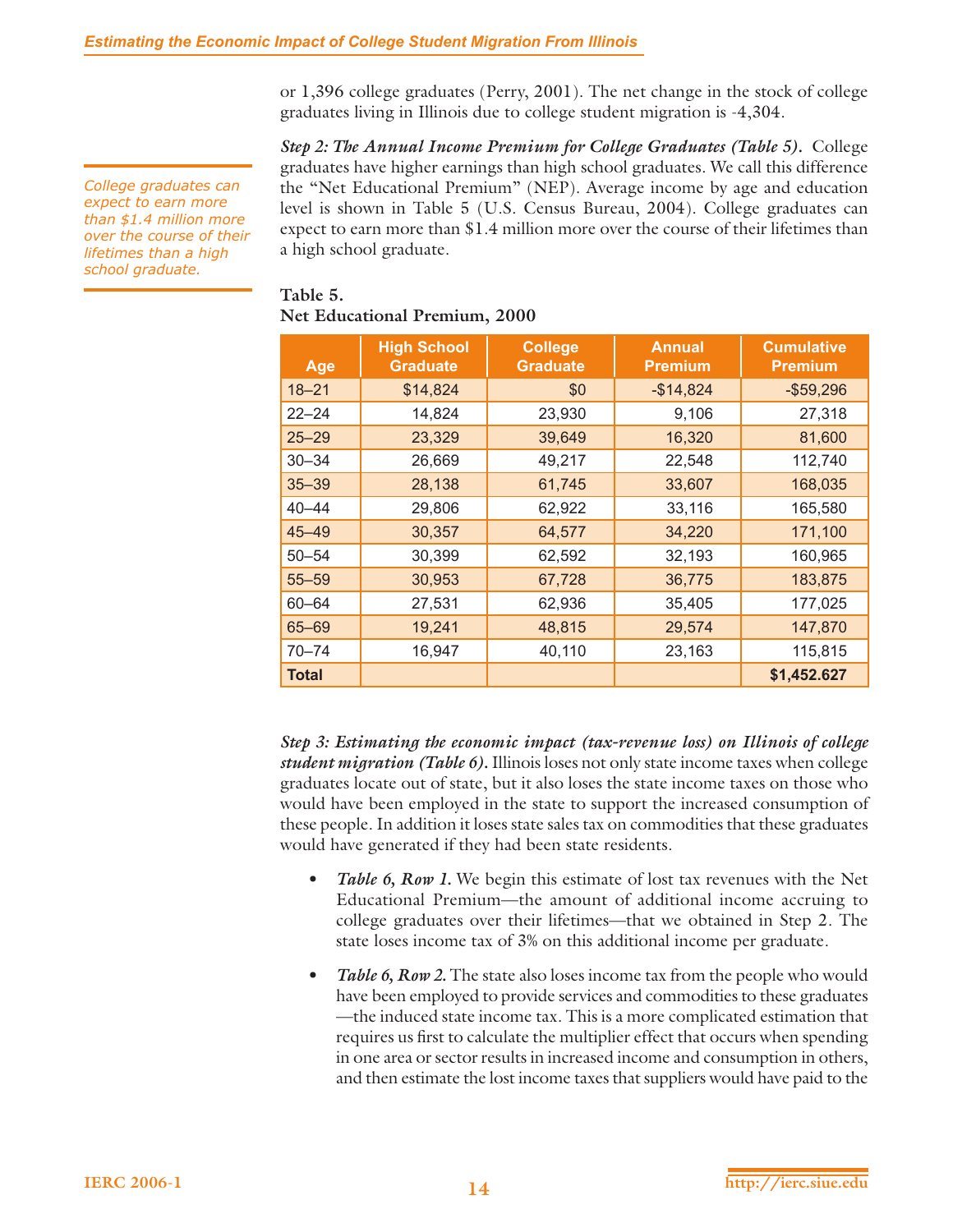state on the income they earned as a result of spending by college graduates. Our calculations are described in more detail in Footnote 5.5 As Des Jardins (2003) notes, however, "not all of the educational premium is available for spending." Generally, about 70% of income is available for consumption (Des Jardins, 2003, Kangas, 1996). Multiplying the net multiplier effect of \$1,844,836 by 70% results in a total of \$1,291,385 in labor contributed to the economy. If the state collects 3% of that in income taxes, the state would collect \$38,742 in additional income taxes from those whose jobs are generated by the increase in demand.

*Table 6, Row 3.* We also consider sales tax and marginal propensity to consume (MPC) when determining the economic impact of a college degree. The rationale for including sales tax is that individuals are not only taxed on their income, but also on things they buy. We use a 5% sales tax, and an estimated 50% of available income going to buy goods that carry a sales tax (Des Jardins, 2003, Kangas, 1996). The state of Illinois can expect to lose \$164,758 in lifetime tax revenues per each individual who migrates to a four-year public or private college or university and does not return to Illinois. This amount is also, of course, the estimated amount the state stands to gain for each college student migrant who returns to Illinois following graduation.

We have shown earlier that Illinois loses an estimated net of 4,304 college graduate residents annually due to college student migration. Multiplying the estimated lost state income and sales tax revenues by the number of lost graduates shows that Illinois will lose about \$700 million (\$709,118,432) over the lifetime of Fall 2000 college migrants.

*Illinois will lose an estimated \$700 million in tax revenues over the lifetime of Fall 2000 college migrants.*

<sup>&</sup>lt;sup>5</sup> The multiplier effect occurs when spending in one area or sector results in increased income and consumption in others. For instance, when additional income earned by a college graduate is spent, suppliers of products and services use the income for capital and operating expenditures. The suppliers then pay additional taxes to the state on the income they earned as a result of spending by college graduates. In 1996 the multiplier effect for Illinois in the service sector was estimated to be 2.27 (Kangas, 1996). Multiplying this by the lifetime net education premium of a college degree (\$1,452,627), would result in \$3,297,463 in indirect benefits to the Illinois economy for each college graduate. In our calculations, we then subtract the net educational premium from that total, since we have already calculated the state income taxes on that amount in the first row. Hence the net multiplier effect caused by the additional consumption of college graduates is an additional \$1,844,836 per college graduate.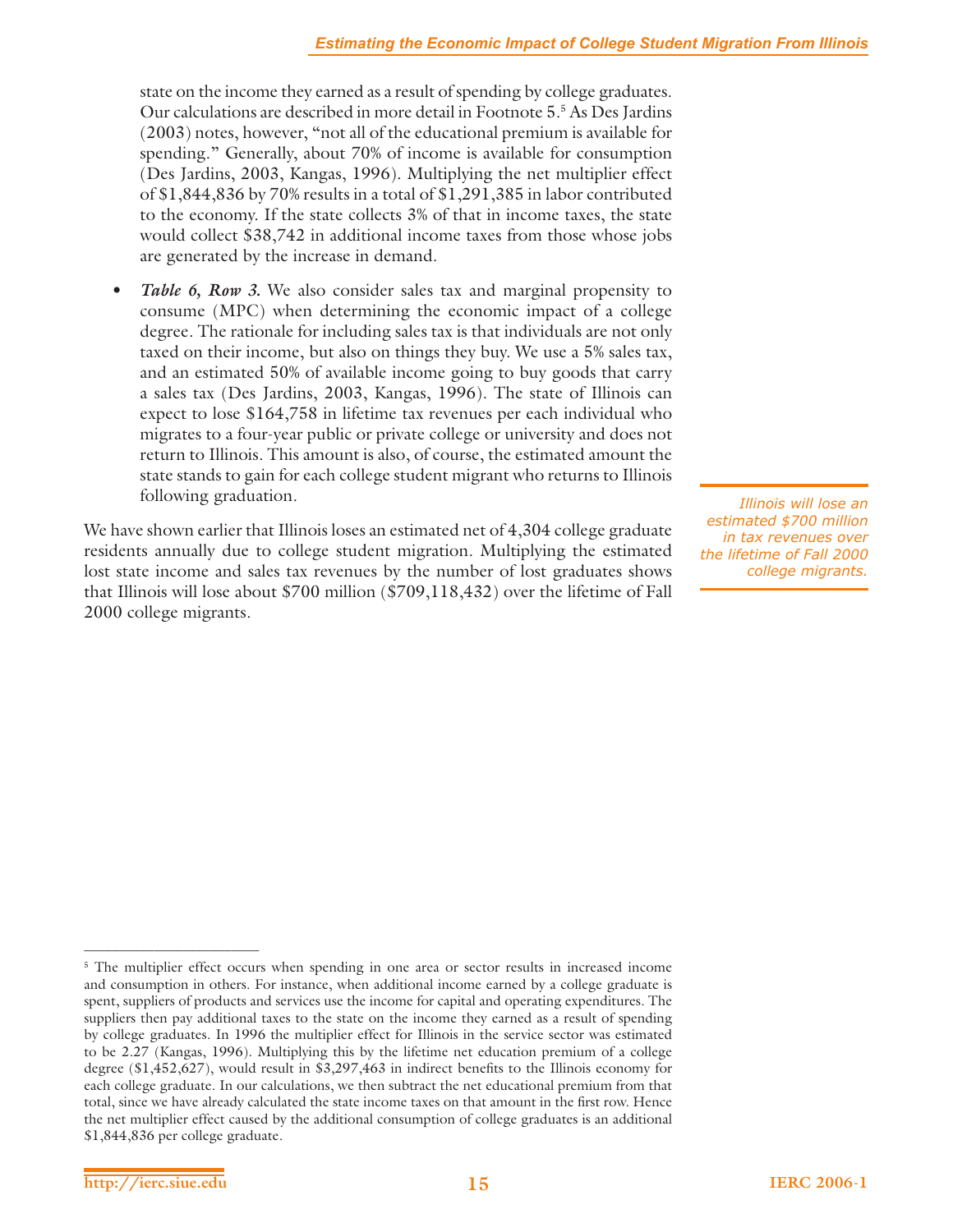#### **Table 6.**

**Estimated Per Student Economic Impact (Tax-Revenue Loss) of College Student Migration on the State of Illinois**

| <b>Tax Impact</b>                                           | <b>Amount</b> | <b>Base for Calculation</b>                                                                                                    | <b>Explanation</b>                                                                                                                                                                 |
|-------------------------------------------------------------|---------------|--------------------------------------------------------------------------------------------------------------------------------|------------------------------------------------------------------------------------------------------------------------------------------------------------------------------------|
| State income<br>taxes from college<br>graduate not in state | $-$ \$43,579  | 3% of NEP of<br>\$1,452,627                                                                                                    | The state loses income<br>taxes on the lost income<br>premium of college<br>graduates who did not<br>reside in state.                                                              |
| Induced state income<br>taxes                               | $-$ \$38,742  | Multiplier Effect of<br>$2.27 * NET =$<br>\$3,297,463 minus NEP<br>already included in row<br>$1 = $1,844,836 * 70\%$<br>$*3%$ | The state loses income<br>taxes on the salaries of<br>people who would have<br>been needed to support<br>the consumption of<br>college graduates if they<br>had remained in state. |
| State sales taxes                                           | $-$ \$82,437  | 50% of Multiplier Effect<br>* state sales tax of 5%                                                                            | Tax on items people<br>purchase that carry a<br>sales tax.                                                                                                                         |
| Total tax impact per<br>graduate lost                       | -\$164,758    | Sum of rows above                                                                                                              | The amount of tax<br>revenues the state loses<br>over the lifetime of each<br>lost college graduate.                                                                               |

# **Discussion of Implications**

State governments hope that the investments they make in education will not only serve to benefit the individual, but also society. In the modern economy where human capital is central to economic development, investments in education are investments in ensuring the state has a highly skilled labor force. States that receive large numbers of college-student and college-graduate immigrants are going to be better prepared and more economically competitive than those states that lose college students. Conversely, states that lose large numbers of college students to other states may be less prepared for future economic growth, particularly if the students they lose tend to be their best and brightest.

The results of this study suggest that the state of Illinois experiences significant economic losses from college student migration. This research also suggests that Illinois should take proactive steps to address the issue of college student migration. When a state such as Illinois loses a significant number of students through migration to attend out-of-state colleges, the state must hope to recoup its education investment in three ways: 1) return migration, 2) college student immigrants from other states, or 3) college graduate immigrants from other states. These efforts could focus on retaining college-bound students at in-state colleges and universities, attracting non-resident students, and creating a favorable environment for college graduate migrants.

*The state of Illinois experiences signifi cant economic losses from college student migration.*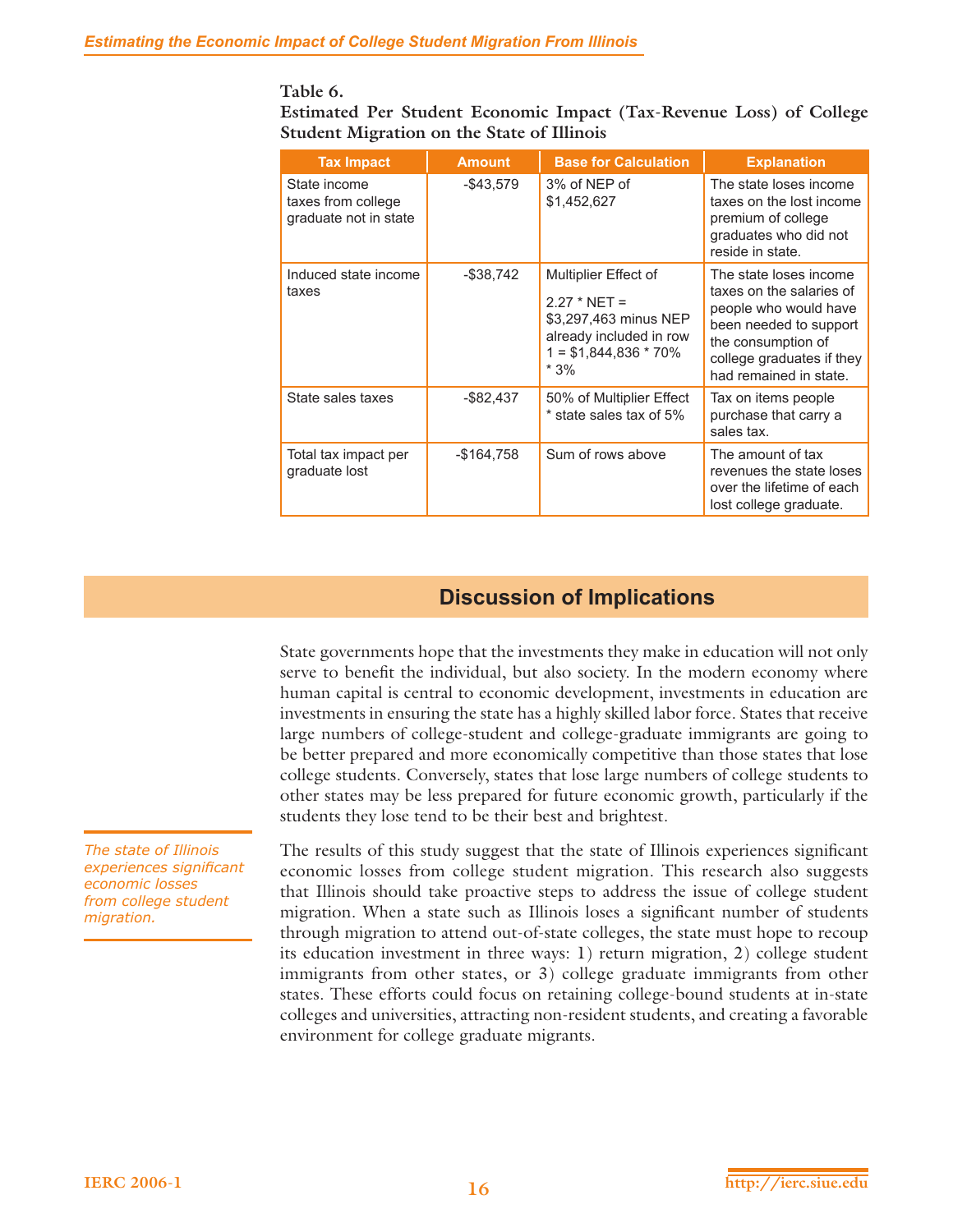# **Policy Consideration One: Mission Differentiation**

Illinois could consider initiatives that aim to decrease the number of high school graduates leaving the state to attend college. A primary approach in this case is college and university mission differentiation. Illinois loses many college student migrants to large, public, flagship universities in bordering states. In fact, nearly 4,700, or 25% of all four-year migrants in Fall 2000, attended public research institutions with large enrollments. Loss of students to bordering public research universities suggests students from Illinois might be looking for a particular collegiate experience unavailable in their native state. Illinois also loses many students to selective, small liberal arts public institutions. In Fall 2000, over 800 Illinois students migrated to the institutions of Miami in Ohio, Ball State in Indiana, Northern Michigan, Truman State in Missouri, Winona in Minnesota, and Murray State in Kentucky. Public universities in Illinois could differentiate their missions to better address the desires of students for either a public research university or a small public liberal arts institution. Since college student migrants from Illinois attend college at public institutions out of state and pay out-of-state tuition rates, migrants do not seem to be price sensitive. Illinois could consider funding mission differentiation costs with higher tuition, while at the same time facilitating the enrollment of low-income students with need-based financial aid.

# **Policy Consideration Two: Incentives to Retain Students**

A second policy option for stemming the tide of students exported from Illinois would be to consider financial aid incentives, student-loan forgiveness programs, tuition tax credits, or even state-wide system reorganization for mission differentiation targeted at retaining the best and brightest Illinois high school graduates. Recommendations as to which approach would be attractive to high school graduates who are considering college attendance out of state is an area of further study, but clearly some incentive structures could be put in place to retain the students with the highest human capital potential.

# **Policy Consideration Three: Incentives to Attract Students**

Illinois imports a very low number of college students from other states. By attracting more out-of-state students, Illinois has the potential to increase the number of college graduates who live in the state at little to no cost. Several states have or are planning policies aimed at increasing the number of non-resident college students in their state. Tuition reciprocity agreements, while unlikely to decrease college student migration, could perhaps increase college student immigration. Mission differentiation can also be a specific strategy to attract out-of-state students into Illinois.

# **Policy Consideration Four: Incentives for College Graduates**

Illinois could attempt to maximize its investment in education by providing incentives for college graduates to reside in Illinois. Many states have developed programs aimed specifically at recruiting college graduates.<sup>6</sup> While it is economically

*The state must hope to recoup its education investment in three ways: 1) return migration, 2) college student immigrants from other states, or 3) college graduate immigrants from other states.*

<sup>6</sup> Bradley University and the city of Peoria, Illinois created an Engineers for Tomorrow program that aims to provide opportunities for local students and incentives for continued residency in the region after graduation (Brown, 2003). Students are responsible for only one-third of their costs, with local businesses and participating communities and Bradley University subsidizing the other two-thirds (Brown, 2003). *(continued on page 18)*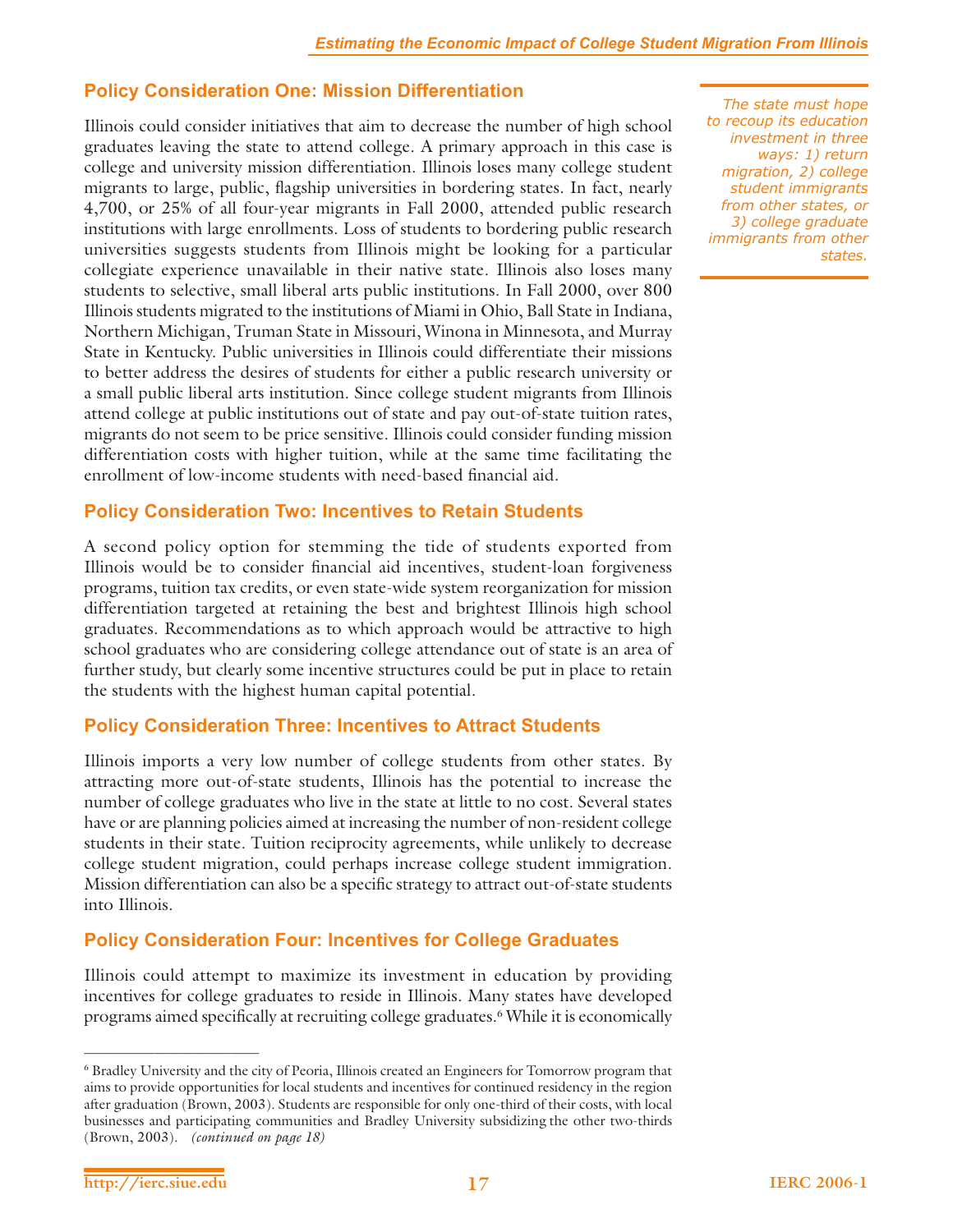efficient to attract out-of-state college graduates, because Illinois has no up front college education costs but receives all the benefits, this approach is risky because it is harder to attract graduates in to the state than it is to keep native students after graduation.

# **Policy Consideration Five: Develop a Tracking System**

This study employed data from the Integrated Postsecondary Education Data System (NCES, 2004) in order to examine migration related to the state of Illinois. While this is a viable means of on-going data collection and analysis, a statewide system that tracks high school graduates, college enrollment, college graduation and post-college placement should be implemented as data systems are developed. Analysts could use data from such a system to inform the state with high precision as to the economic benefits of the educational investment being made by state government in higher education. There is a need to clearly and precisely articulate the benefits of investment in higher education. $7$ 

## **Final Comment**

\_\_\_\_\_\_\_\_\_\_\_\_\_\_\_\_\_\_\_\_\_\_\_\_\_

What is clear from estimating the economic impact of student migration from Illinois is that state policies surrounding societal investments in education should consider the impact of migration on the pool of skilled and intellectual labor within its borders. As Mortensen (2002) states, "a priori, we would expect state economic welfare to be related to statewide measures of educational attainment of each state's adult population." Debates on the merits of investing in education must include discussions of the exceptional rate of return which education has had for economic growth and its prospects to best maximize investment into the future.

<sup>6</sup> *(continued)* The Northeast Ohio Council on Higher Education (2005), a consortium of 15 public and private four-year and two-year institutions developed an Enroll, Engage, and Employ program for the purpose of explicitly linking students with community development and companies throughout the region. The State of Iowa initiated a program that developed partnerships with large state employers like John Deere, Rockwell Collins, and Allied insurance to provide incentives for college graduates to Iowa, developing a website in the process (www.smartcareermove.com) (Burcum, 2003).

Metropolitan areas have capitalized on their attractiveness to young college graduates. In partnership with the University of Wisconsin, the city of Milwaukee created the Milwaukee Idea, a project focused on retaining talent in Milwaukee through an economic development consortium focused on linking students and faculty with local businesses and service to the community (Durhams, 2000). After a study of brain drain in the metropolitan Boston area, the Boston Chamber of Commerce implemented programs to enhance housing affordability and link college students with local businesses through internships and service programs (Lewis, 2003). In 2005, Wisconsin governor Jim Doyle devoted \$1.1 million to a plan that's goal will be to make Wisconsin more attractive to college graduates (Pascova, 2005).

<sup>7</sup> The Illinois Education Research Council has a project underway that is beginning to demonstrate the usefulness of tracking high school students into and through college. The Longitudinal Study of the Class of 2002 is following all 113,600 public high school graduates as they enroll, transfer and complete programs in institutions of higher education in Illinois and across the country. This project also has the potential to use employment data to assess the long-term economic impact of college migration on Illinois. See Presley and Gong (2005) for the first report on College Readiness of the Class of 2002 and Gong and Presley (2006 forthcoming) for college-going results.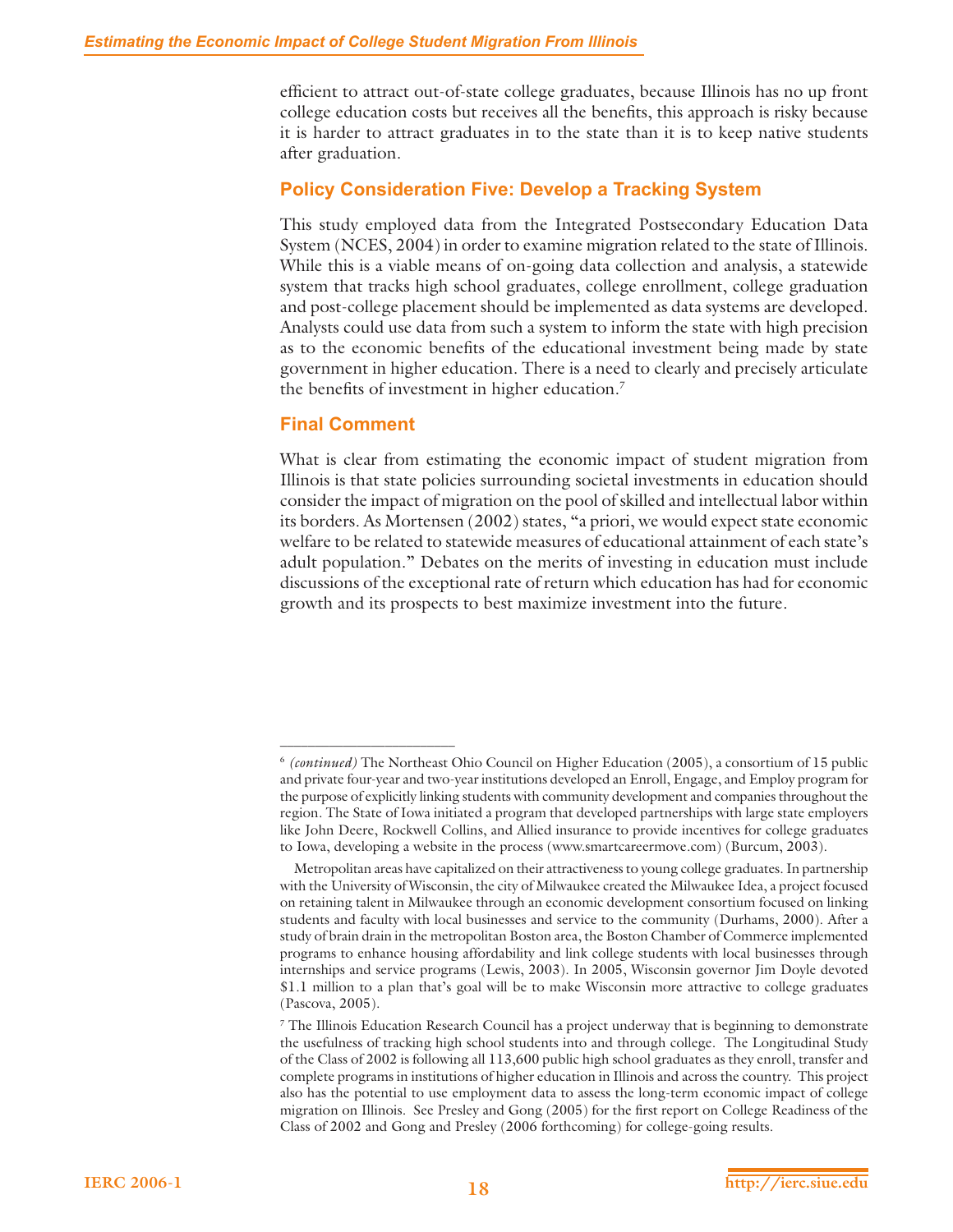# **References**

- Adelman, C. (2004). *Principal Indicators of Student Academic Histories in Postsecondary Education.* Washington, DC: U.S. Department of Education.
- American Association of College Registrars & Admissions Officers. (1960). *The home state and migration of American college students: Fall 1958.* Washington, DC: Author.
- Brown, D. R. (2003, June 2). Bradley recruits, retains engineers. *Peoria-Journal Star.* Retrieved June 2, 2003 from http://www.pjstar.com.
- Burcum, J. (2003, July 13). Calling all former Iowans: State says it wants you to come home. *Minnesota Star-Tribune.* Retrieved July 23, 2003 from http://www.startribune.com.
- Des Jardins, S. L. (2003). The monetary returns to instruction. In D. R. Lewis & J. Hearn (Eds.), *The public research university: Serving the public good in new times* (pp. 175-206). Lanham, MD: University Press.
- Durhams, S. (2000, February 17). UWM leader pushes Milwaukee initiative. *Milwaukee Journal Sentinel.*  Retrieved February 17, 2000 from http://www. jsonline.com/.
- Gong, Y. & Presley, J.B. (Forthcoming). *The demographics and academics of college going in Illinois* (IERC 2006-2). Edwardsville, IL: Illinois Education Research Council.
- Kangas, W. R. (1996). *Return on investment of a land grant university.* Unpublished doctoral dissertation, University of Illinois, Urbana.
- Lewis, D. E. (2003, October 22). Fearing brain drain: Reports say Boston area needs to retain more grads. *Boston Globe.* Retrieved October 22, 2003 from http://www.boston.com.
- Mortensen, T. (2002). Educational attainment and state economic welfare, 1989 to 2000. *Postsecondary Opportunity*, 116.
- National Center for Education Statistics. (2004). *Integrated Postsecondary Education Data System Database.* Washington, DC. Available from http://nces.ed.gov/ipedspas/.
- Northeast Ohio Council on Higher Education. (2005). *Putting a plug on the regional brain drain.* Retrieved October 13, 2005 from http://www.noche.org/neo/neo.html.
- Pascova, J. (2005, April 8). Doyle strives for more college grads. *Badger Herald.* Retrieved April 8, 2005 from http://badgerhearald.com.
- Perry, K. K. (2001). *Where college students live after they graduate.* Washington, DC: National Center for Government Statistics. (ERIC Document Reproduction Service No. ED453739).
- Presley, J. B. (2003). *Illinois higher education: A comparative analysis.* Edwardsville, IL: Illinois Education Research Council.
- Presley, J.B. & Gong, Y. (2005). *The demographics and academics of college readiness in Illinois* (IERC 2005- 3). Edwardsville, IL: Illinois Education Research Council.
- Siegel, J. J. (1998). *Stocks for the long run* (2nd ed.). New York: Irwin.
- Smith, R. L., & Wall, A. F. (2004, June). *Using Human Capital Theory to Develop a Policy Approach towards College Student Migration in Illinois.* Paper presented at the annual meeting of the Association of Institutional Research, Boston, MA.
- U.S. Census Bureau. (2004). Income [data files]. Available from the U.S. Census Bureau web site, http:// www.census.gov/hhes/www/income/income.html.

**http://ierc.siue.edu 19 IERC 2006-1**